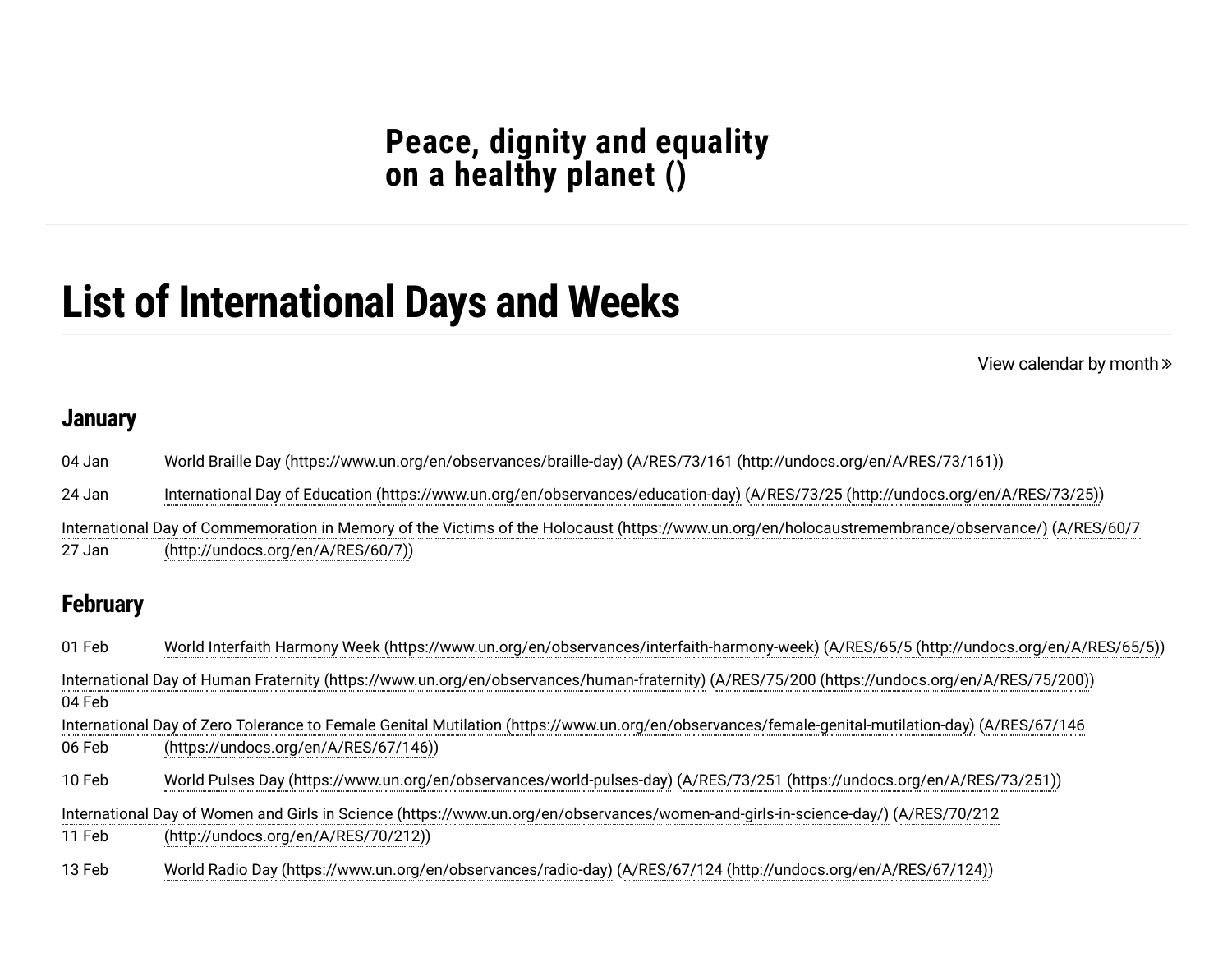20 Feb 01 Mar 03 Mar 08 Mar 10 Mar 20 Mar 20 Mar 21 Mar 21 Mar 21 Mar 21 Mar 21 Mar 22 Mar 23 Mar 24 Mar 24 Mar 25 Mar 21 Feb 21 Mar [World Day of Social Justice \(https://www.un.org/en/observances/social-justice-day\)](https://www.un.org/en/observances/social-justice-day) [\(A/RES/62/10 \(http://undocs.org/en/A/RES/62/10\)](http://undocs.org/en/A/RES/62/10)) [International Mother Language Day \(https://www.un.org/en/observances/mother-language-day\)](https://www.un.org/en/observances/mother-language-day) [\(A/RES/56/262 \(http://undocs.org/en/A/RES/56/262\)](http://undocs.org/en/A/RES/56/262)) **March** [Zero Discrimination Day \(https://www.unaids.org/en/zero-discrimination-day\)](https://www.unaids.org/en/zero-discrimination-day) [World Wildlife Day \(https://www.un.org/en/observances/world-wildlife-day\)](https://www.un.org/en/observances/world-wildlife-day) [\(A/RES/68/205 \(http://undocs.org/en/A/RES/68/205\)](http://undocs.org/en/A/RES/68/205)) [International Women's Day \(https://www.un.org/en/observances/womens-day\)](https://www.un.org/en/observances/womens-day) International Day of Women Judges [\(A/RES/75/274 \(https://undocs.org/A/RES/75/274\)\)](https://undocs.org/A/RES/75/274) [International Day of Happiness \(https://www.un.org/en/observances/happiness-day\)](https://www.un.org/en/observances/happiness-day) [\(A/RES/66/281 \(http://undocs.org/en/A/RES/66/281\)](http://undocs.org/en/A/RES/66/281)) [French Language Day \(http://www.un.org/fr/events/frenchlanguageday/\)](http://www.un.org/fr/events/frenchlanguageday/) [International Day for the Elimination of Racial Discrimination \(https://www.un.org/en/observances/end-racism-day\)](https://www.un.org/en/observances/end-racism-day) (A/RES/2142 (XXI) (http://undocs.org/en/A/RES/66/281)) [Week of Solidarity with the Peoples Struggling against Racism and Racial Discrimination \(https://www.un.org/en/observances/end-racism-day](https://www.un.org/en/observances/end-racism-day)[\)](http://undocs.org/en/A/RES/34/24) (A/RES/34/24 (http://undocs.org/en/A/RES/34/24)) [World Poetry Day \(https://www.un.org/en/observances/world-poetry-day\)](https://www.un.org/en/observances/world-poetry-day) (UNESCO 30 C/Resolution 29 [\(https://unesdoc.unesco.org/ark:/48223/pf0000118514.page=70\)\)](https://unesdoc.unesco.org/ark:/48223/pf0000118514.page=70) [International Day of Nowruz \(https://www.un.org/en/observances/international-nowruz-day\)](https://www.un.org/en/observances/international-nowruz-day) [\(A/RES/64/253 \(https://undocs.org/en/A/RES/64/253\)\)](https://undocs.org/en/A/RES/64/253) [World Down Syndrome Day \(https://www.un.org/en/observances/down-syndrome-day\)](https://www.un.org/en/observances/down-syndrome-day) [\(A/RES/66/149 \(http://undocs.org/en/A/RES/66/149\)\)](http://undocs.org/en/A/RES/66/149) [International Day of Forests \(https://www.un.org/en/observances/forests-and-trees-day\)](https://www.un.org/en/observances/forests-and-trees-day) [\(A/RES/67/200 \(http://undocs.org/en/A/RES/67/200\)\)](http://undocs.org/en/A/RES/67/200) [World Water Day \(https://www.un.org/en/observances/water-day\)](https://www.un.org/en/observances/water-day) [\(A/RES/47/193 \(http://undocs.org/en/A/RES/47/193\)\)](http://undocs.org/en/A/RES/47/193) [World Meteorological Day \(https://worldmetday.wmo.int/\)](https://worldmetday.wmo.int/) (WMO/EC-XII/Res.6) [World Tuberculosis Day \(https://www.who.int/campaigns/world-tb-day/world-tb-day-2019\)](https://www.who.int/campaigns/world-tb-day/world-tb-day-2019) [International Day for the Right to the Truth concerning Gross Human Rights Violations and for the Dignity of Victims \(https://www.un.org/en/observances/right](https://www.un.org/en/observances/right-to-truth-day)to-truth-day) [\(A/RES/65/196 \(http://undocs.org/en/A/RES/67/200\)\)](http://undocs.org/en/A/RES/67/200) [International Day of Solidarity with Detained and Missing Staff Members \(https://www.un.org/en/observances/detained-staff-day\)](https://www.un.org/en/observances/detained-staff-day) (A/RES/49/59 (http://undocs.org/en/A/RES/49/59))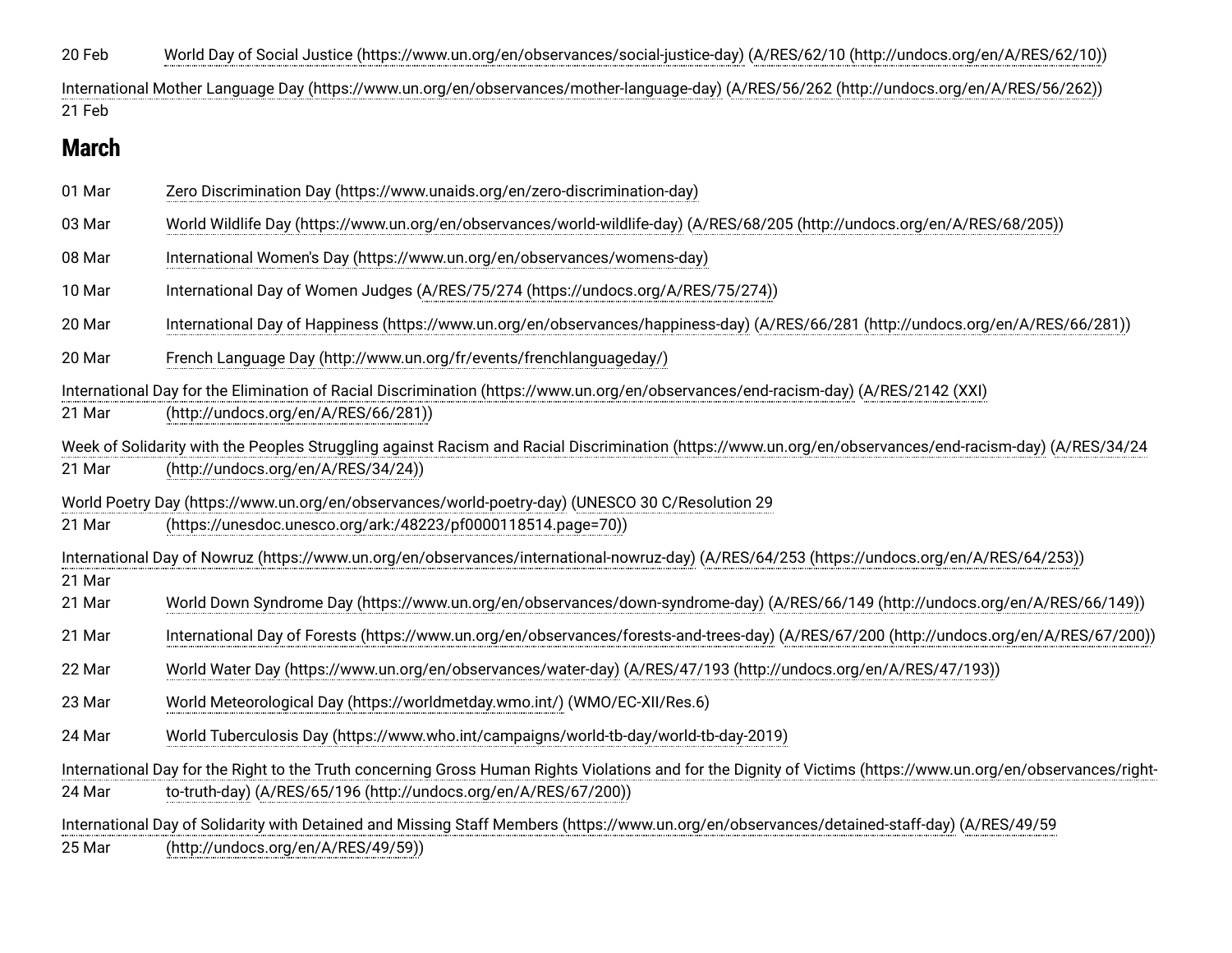25 Mar 02 Apr 04 Apr 05 Apr 07 Apr 14 Apr 20 Apr 22 Apr 22 Apr 23 Apr 23 Apr 23 Apr 24 Apr 24 Apr 06 Apr 07 Apr 12 Apr 21 Apr [International Day of Remembrance of the Victims of Slavery and the Transatlantic Slave Trade \(http://www.un.org/en/events/slaveryremembranceday/\)](http://www.un.org/en/events/slaveryremembranceday/) ([A/RES/62/122 \(http://undocs.org/en/A/RES/62/122\)\)](http://undocs.org/en/A/RES/62/122) **April** [World Autism Awareness Day \(https://www.un.org/en/observances/autism-day\)](https://www.un.org/en/observances/autism-day) [\(A/RES/62/139 \(http://undocs.org/en/A/RES/62/139\)](http://undocs.org/en/A/RES/62/139)) [International Day for Mine Awareness and Assistance in Mine Action \(https://www.un.org/en/observances/mine-awareness-day\)](https://www.un.org/en/observances/mine-awareness-day) (A/RES/60/97 (http://undocs.org/en/A/RES/60/97)) [International Day of Conscience \(https://www.un.org/en/observances/conscience-day\)](https://www.un.org/en/observances/conscience-day) ([A/RES/73/329 \(https://undocs.org/en/A/RES/73/329\)](https://undocs.org/en/A/RES/73/329)) [International Day of Sport for Development and Peace \(https://www.un.org/en/observances/sport-day\)](https://www.un.org/en/observances/sport-day) ([A/RES/67/296 \(http://undocs.org/en/A/RES/67/296\)](http://undocs.org/en/A/RES/67/296)) International Day of Reflection on the 1994 Genocide against the Tutsi in Rwanda [\(http://www.un.org/en/preventgenocide/rwanda/commemoration/annualcommemoration.shtml\)](http://www.un.org/en/preventgenocide/rwanda/commemoration/annualcommemoration.shtml) ([A/RES/58/234 \(https://undocs.org/en/A/RES/58/234\)\)](https://undocs.org/en/A/RES/58/234) [World Health Day \(https://www.who.int/campaigns/world-health-day/2021\)](https://www.who.int/campaigns/world-health-day/2021) (WHA/A.2/Res.35) [International Day of Human Space Flight \(https://www.un.org/en/observances/human-spaceflight-day\)](https://www.un.org/en/observances/human-spaceflight-day) [\(A/RES/65/271 \(http://undocs.org/en/A/RES/65/271\)\)](http://undocs.org/en/A/RES/65/271) [World Chagas Disease Day \(https://www.who.int/campaigns/world-chagas-disease-day\)](https://www.who.int/campaigns/world-chagas-disease-day) [Chinese Language Day \(http://www.un.org/zh/events/chineselanguageday/\)](http://www.un.org/zh/events/chineselanguageday/) [World Creativity and Innovation Day \(https://www.un.org/en/observances/creativity-and-innovation-day\)](https://www.un.org/en/observances/creativity-and-innovation-day) [\(A/RES/71/284 \(http://undocs.org/en/A/RES/71/284\)\)](http://undocs.org/en/A/RES/71/284) [International Girls in ICT Day \(https://www.itu.int/en/ITU-D/Digital-Inclusion/Women-and-Girls/Girls-in-ICT-Portal/Pages/Portal.aspx\)](https://www.itu.int/en/ITU-D/Digital-Inclusion/Women-and-Girls/Girls-in-ICT-Portal/Pages/Portal.aspx) [International Mother Earth Day \(https://www.un.org/en/observances/earth-day\)](https://www.un.org/en/observances/earth-day) [\(A/RES/63/278 \(http://undocs.org/en/A/RES/63/278\)\)](http://undocs.org/en/A/RES/63/278) [World Book and Copyright Day \(https://www.un.org/en/observances/book-and-copyright-day](https://www.un.org/en/observances/book-and-copyright-day)[\)](https://unesdoc.unesco.org/ark:/48223/pf0000101803.page=56) (UNESCO 28 C/Resolution 3.18 (https://unesdoc.unesco.org/ark:/48223/pf0000101803.page=56)) [English Language Day \(https://www.un.org/en/observances/english-language-day\)](https://www.un.org/en/observances/english-language-day) [Spanish Language Day \(http://www.un.org/es/events/spanishlanguageday/\)](http://www.un.org/es/events/spanishlanguageday/) [World Immunization Week \[WHO\] \(https://www.who.int/campaigns/world-immunization-week/2021\)](https://www.who.int/campaigns/world-immunization-week/2021) [International Day of Multilateralism and Diplomacy for Peace \(https://www.un.org/en/observances/Multilateralism-for-Peace-day\)](https://www.un.org/en/observances/Multilateralism-for-Peace-day) (A/RES/73/127 (http://undocs.org/en/A/RES/73/127))

25 Apr [World Malaria Day \(https://www.who.int/campaigns/world-malaria-day/world-malaria-day-2021\)](https://www.who.int/campaigns/world-malaria-day/world-malaria-day-2021)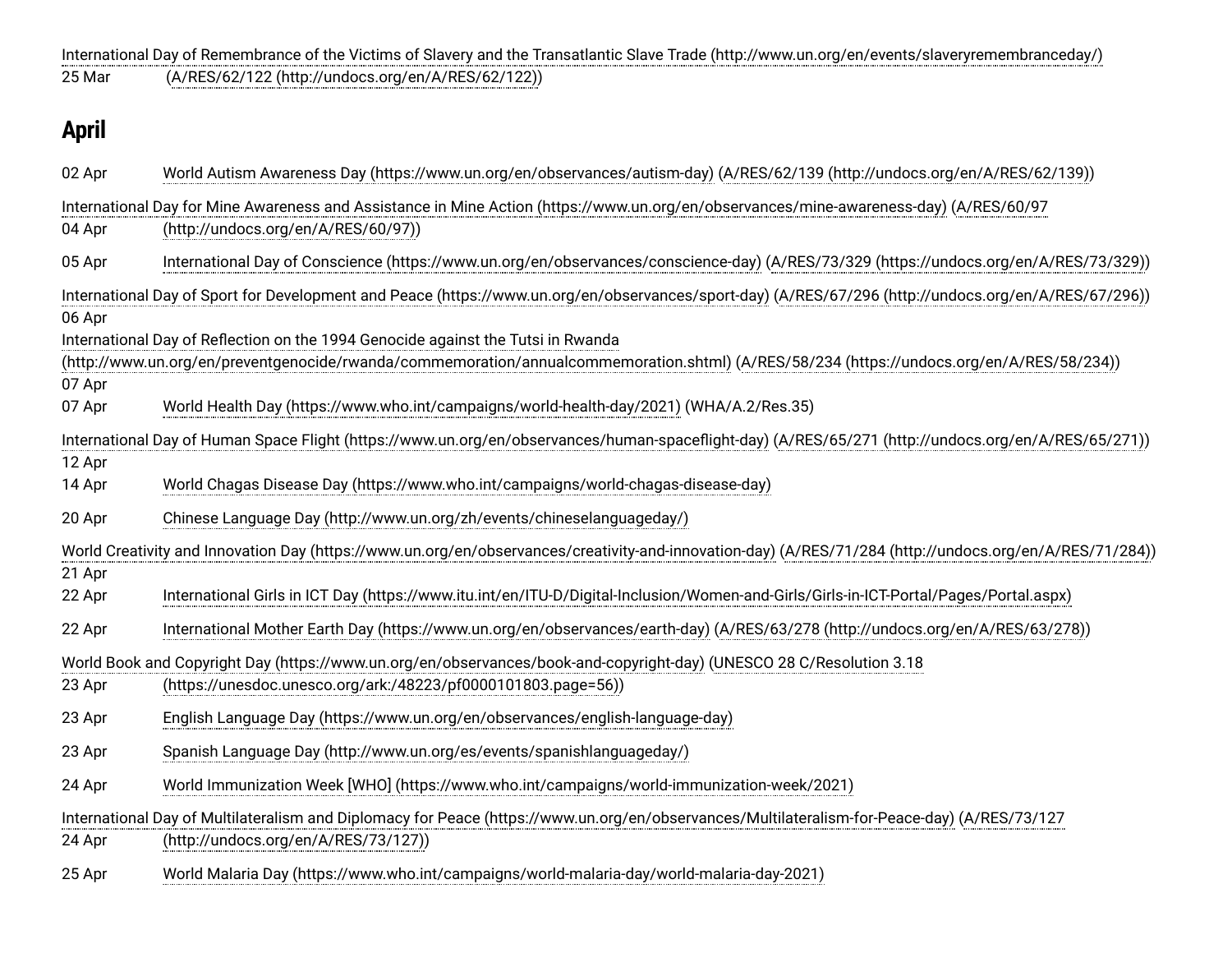25 Apr [International Delegate's Day \(https://www.un.org/en/observances/delegates-day\)](https://www.un.org/en/observances/delegates-day) [\(A/RES/73/286 \(http://undocs.org/en/A/RES/73/127\)](http://undocs.org/en/A/RES/73/127))

26 Apr [International Chernobyl Disaster Remembrance Day \(https://www.un.org/en/observances/chernobyl-remembrance-day\)](https://www.un.org/en/observances/chernobyl-remembrance-day) (A/RES/71/125 (http://undocs.org/en/A/RES/71/125))

26 Apr [World Intellectual Property Day \(http://www.wipo.int/ip-outreach/en/ipday/\)](http://www.wipo.int/ip-outreach/en/ipday/)

28 Apr [World Day for Safety and Health at Work \(https://www.un.org/en/observances/work-safety-day\)](https://www.un.org/en/observances/work-safety-day)

[International Jazz Day \(https://www.un.org/en/observances/jazz-day\)](https://www.un.org/en/observances/jazz-day) (UNESCO 36 C/Resolution 39

30 Apr [\(https://unesdoc.unesco.org/ark:/48223/pf0000215084.page=53\)\)](https://unesdoc.unesco.org/ark:/48223/pf0000215084.page=53)

### **May**

| 02 May                                                                                                                                                   | World Tuna Day (https://www.un.org/en/observances/tuna-day) (A/RES/71/124 (http://undocs.org/en/A/RES/71/124))                                         |
|----------------------------------------------------------------------------------------------------------------------------------------------------------|--------------------------------------------------------------------------------------------------------------------------------------------------------|
|                                                                                                                                                          | World Press Freedom Day (https://www.un.org/en/observances/press-freedom-day) (UNESCO 26 C/Resolution 4.3                                              |
| 03 May                                                                                                                                                   | (https://unesdoc.unesco.org/ark:/48223/pf0000090448.page=76))                                                                                          |
| 05 May                                                                                                                                                   | World Portuguese Language Day [UNESCO] (https://en.unesco.org/commemorations/portuguese-language-day)                                                  |
| 08 May                                                                                                                                                   | World Migratory Bird Day (http://www.worldmigratorybirdday.org/)                                                                                       |
|                                                                                                                                                          | Time of Remembrance and Reconciliation for Those Who Lost Their Lives During the Second World War (https://www.un.org/en/observances/second-world-war- |
| 08 May                                                                                                                                                   | remembrance-days) (A/RES/59/26 (http://undocs.org/en/A/RES/59/26))                                                                                     |
| 10 May                                                                                                                                                   | International Day of Argania (https://www.un.org/en/observances/argania-day) (A/RES/75/262 (https://undocs.org/en/A/RES/75/262))                       |
| International Day of Families (https://www.un.org/en/observances/international-day-of-families) (A/RES/47/237 (http://undocs.org/en/A/RES/47/237))       |                                                                                                                                                        |
| 15 May                                                                                                                                                   |                                                                                                                                                        |
| International Day of Living Together in Peace (https://www.un.org/en/observances/living-in-peace-day) (A/RES/72/130 (http://undocs.org/en/A/RES/72/130)) |                                                                                                                                                        |
| 16 May                                                                                                                                                   |                                                                                                                                                        |
|                                                                                                                                                          | International Day of Light (https://en.unesco.org/commemorations/dayoflight) (UNESCO 39 C/Resolution 16                                                |
| 16 May                                                                                                                                                   | (https://unesdoc.unesco.org/ark:/48223/pf0000260889.page=34))                                                                                          |
| 17 May                                                                                                                                                   | UN Global Road Safety Week [WHO] (biennial) (https://www.unroadsafetyweek.org/en/home)                                                                 |
| World Telecommunication and Information Society Day (https://www.un.org/en/observances/telecommunication-day) (A/RES/60/252                              |                                                                                                                                                        |
| 17 May                                                                                                                                                   | (https://undocs.org/en/A/RES/60/252))                                                                                                                  |
| 20 May                                                                                                                                                   | World Bee Day (https://www.un.org/en/observances/bee-day) (A/RES/72/211 (http://undocs.org/en/A/RES/72/211))                                           |
| 21 May                                                                                                                                                   | International Tea Day (https://www.un.org/en/observances/tea-day) (A/RES/74/241 (https://undocs.org/en/A/RES/74/241))                                  |
|                                                                                                                                                          |                                                                                                                                                        |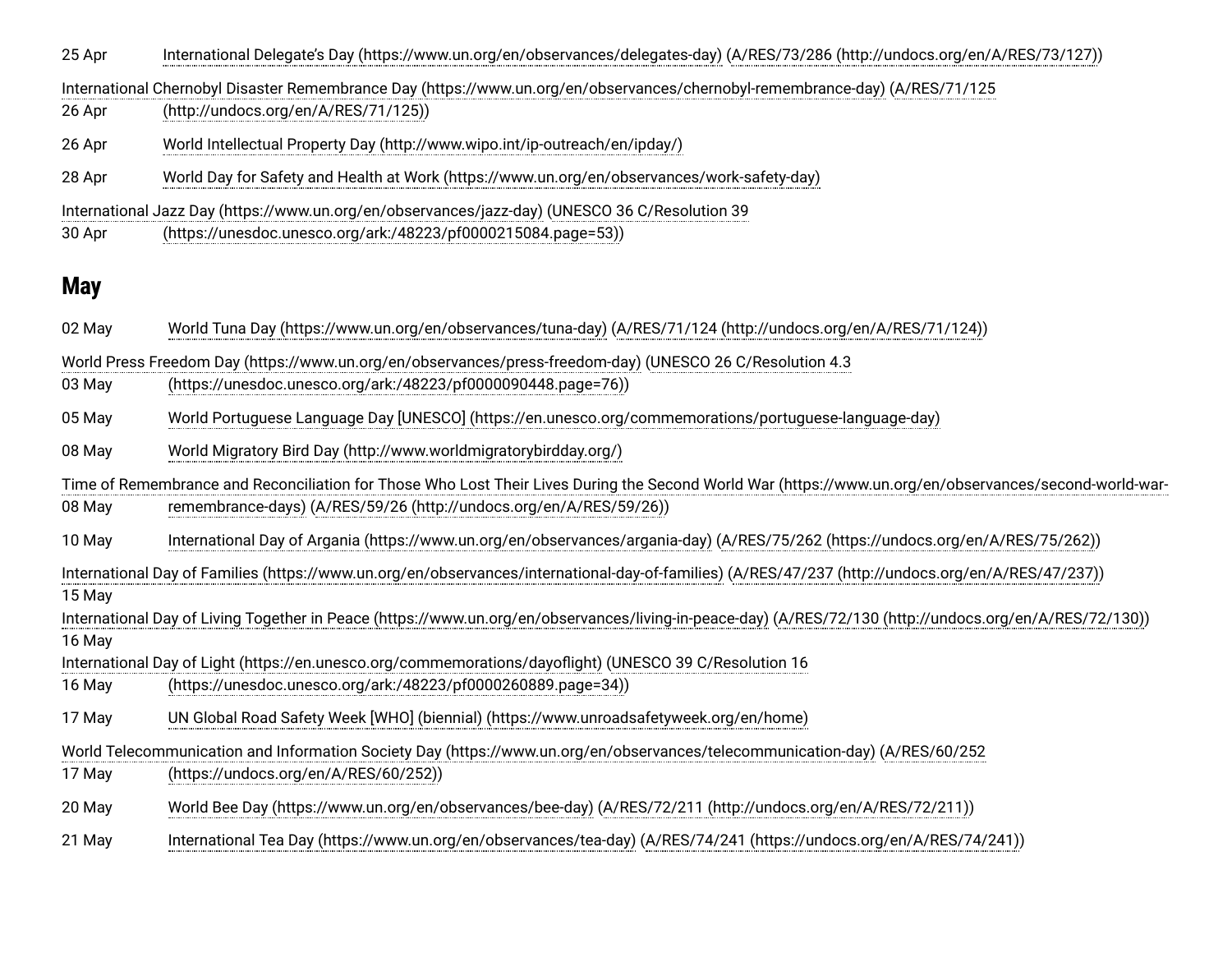|                                                                                                                                                  | World Day for Cultural Diversity for Dialogue and Development (https://www.un.org/en/observances/cultural-diversity-day) (A/RES/57/249                       |  |
|--------------------------------------------------------------------------------------------------------------------------------------------------|--------------------------------------------------------------------------------------------------------------------------------------------------------------|--|
| 21 May                                                                                                                                           | (https://undocs.org/en/A/RES/57/249))                                                                                                                        |  |
| 22 May                                                                                                                                           | International Day for Biological Diversity (https://www.un.org/en/observances/biological-diversity-day) (A/RES/55/201 (https://undocs.org/en/A/RES/55/201))  |  |
|                                                                                                                                                  | International Day to End Obstetric Fistula (https://www.un.org/en/observances/end-fistula-day) (A/RES/67/147 (https://undocs.org/en/A/RES/67/147))           |  |
| 23 May                                                                                                                                           | Week of Solidarity with the Peoples of Non-Self-Governing Territories (https://www.un.org/en/observances/non-self-governing-week) (A/RES/54/91               |  |
| 25 May                                                                                                                                           | (http://undocs.org/en/A/RES/54/91))                                                                                                                          |  |
|                                                                                                                                                  |                                                                                                                                                              |  |
| 26 May                                                                                                                                           | Vesak, the Day of the Full Moon (https://www.un.org/en/observances/vesak-day) (A/RES/54/115 (https://undocs.org/en/A/RES/54/115))                            |  |
|                                                                                                                                                  | International Day of UN Peacekeepers (https://www.un.org/en/observances/peacekeepers-day) (A/RES/57/129 (https://undocs.org/en/A/RES/57/129))                |  |
| 29 May                                                                                                                                           | World No-Tobacco Day (https://www.who.int/campaigns/world-no-tobacco-day/world-no-tobacco-day-2021) (WHA Resolution 42.19                                    |  |
| 31 May                                                                                                                                           | (https://www.who.int/about/governance/world-health-assembly))                                                                                                |  |
|                                                                                                                                                  |                                                                                                                                                              |  |
| <b>June</b>                                                                                                                                      |                                                                                                                                                              |  |
| 01 Jun                                                                                                                                           | Global Day of Parents (https://www.un.org/en/observances/parents-day) (A/RES/66/292 (http://undocs.org/en/A/RES/66/292))                                     |  |
| 03 Jun                                                                                                                                           | World Bicycle Day (https://www.un.org/en/observances/bicycle-day) (A/RES/72/272 (http://undocs.org/en/A/RES/72/272))                                         |  |
|                                                                                                                                                  | International Day of Innocent Children Victims of Aggression (https://www.un.org/en/observances/child-victim-day) (A/RES/ES-7/8                              |  |
| 04 Jun                                                                                                                                           | (http://undocs.org/en/A/RES/ES-7/8))                                                                                                                         |  |
|                                                                                                                                                  | International Day for the Fight against Illegal, Unreported and Unregulated Fishing (https://www.un.org/en/observances/end-illegal-fishing-day) (A/RES/72/72 |  |
| 05 Jun                                                                                                                                           | (http://undocs.org/en/A/RES/72/72))                                                                                                                          |  |
| 05 Jun                                                                                                                                           | World Environment Day (https://www.un.org/en/observances/environment-day) (A/RES/2994 (XXVII) (http://undocs.org/en/A/RES/2994 (XXVII)))                     |  |
| 06 Jun                                                                                                                                           | Russian Language Day (https://www.un.org/ru/observances/russian-language-day)                                                                                |  |
| 07 Jun                                                                                                                                           | World Food Safety Day (https://www.un.org/en/observances/food-safety-day) (A/RES/73/250 (http://undocs.org/en/A/RES/73/250))                                 |  |
| 08 Jun                                                                                                                                           | World Oceans Day (https://www.un.org/en/observances/oceans-day) (A/RES/63/111 (https://undocs.org/en/A/RES/63/111))                                          |  |
| 12 Jun                                                                                                                                           | World Day Against Child Labour (https://www.un.org/en/observances/world-day-against-child-labour)                                                            |  |
| 13 Jun                                                                                                                                           | International Albinism Awareness Day (https://www.un.org/en/observances/albinism-day) (A/RES/69/170 (http://undocs.org/en/A/RES/69/170))                     |  |
| 14 Jun                                                                                                                                           | World Blood Donor Day (https://www.who.int/campaigns/world-blood-donor-day) (WHA Resolution 58.13)                                                           |  |
| World Elder Abuse Awareness Day (https://www.un.org/en/observances/elder-abuse-awareness-day) (A/RES/66/127 (http://undocs.org/en/A/RES/66/127)) |                                                                                                                                                              |  |
| 15 Jun                                                                                                                                           |                                                                                                                                                              |  |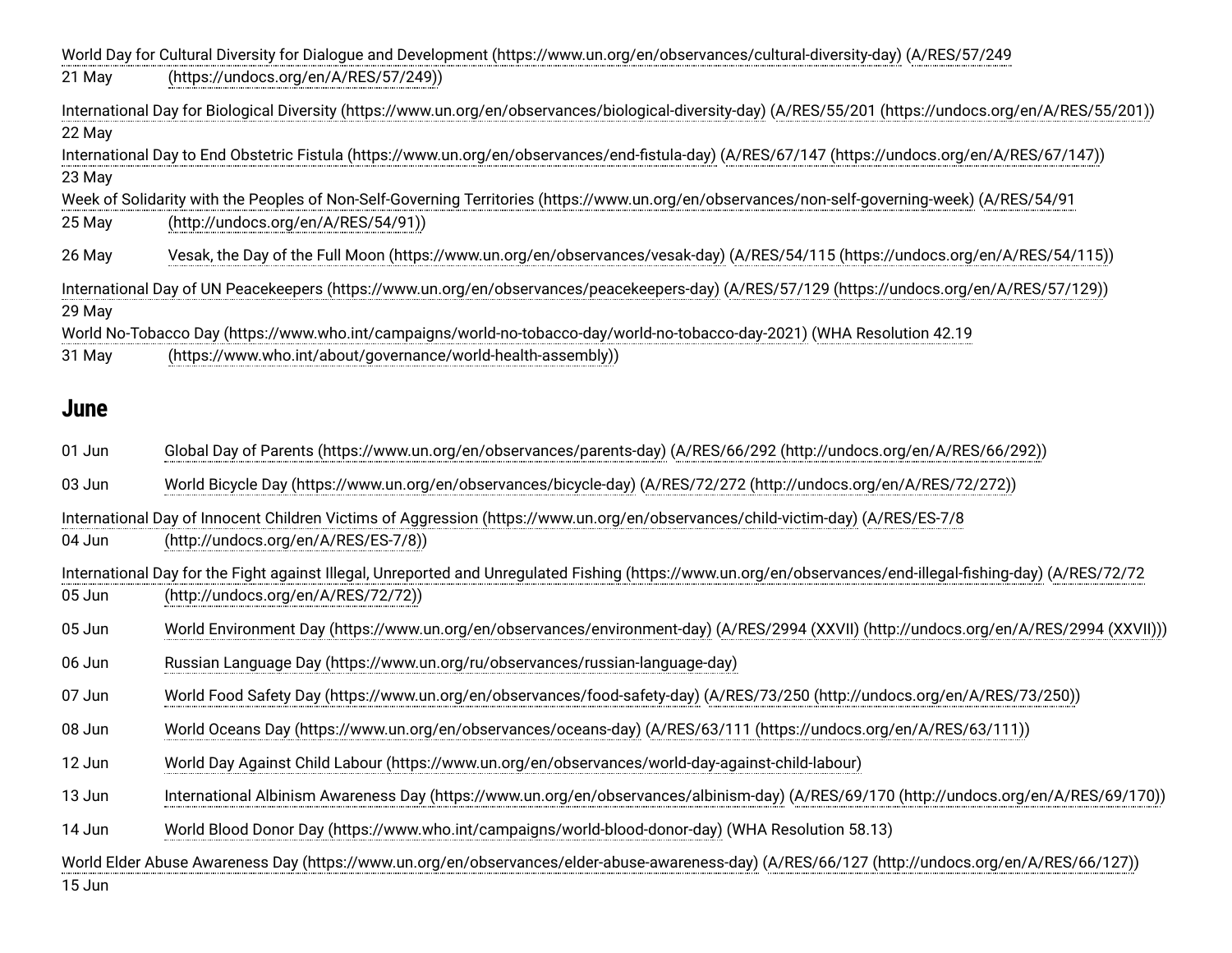|             | International Day of Family Remittances (https://www.un.org/en/observances/remittances-day) (A/RES/72/281 (http://undocs.org/en/A/RES/72/281))             |
|-------------|------------------------------------------------------------------------------------------------------------------------------------------------------------|
| 16 Jun      |                                                                                                                                                            |
|             | World Day to Combat Desertification and Drought (https://www.un.org/en/observances/desertification-day) (A/RES/49/115                                      |
| 17 Jun      | (http://undocs.org/en/A/RES/49/115))                                                                                                                       |
|             | Sustainable Gastronomy Day (https://www.un.org/en/observances/sustainable-gastronomy-day) (A/RES/71/246 (http://undocs.org/en/A/RES/71/246))               |
| 18 Jun      |                                                                                                                                                            |
|             | International Day for the Elimination of Sexual Violence in Conflict (https://www.un.org/en/observances/end-sexual-violence-in-conflict-day) (A/RES/69/293 |
| 19 Jun      | (http://undocs.org/en/A/RES/69/293))                                                                                                                       |
| 20 Jun      | World Refugee Day (https://www.un.org/en/observances/refugee-day) (A/RES/55/76 (http://undocs.org/en/A/RES/55/76))                                         |
| 21 Jun      | International Day of Yoga (https://www.un.org/en/observances/yoga-day) (A/RES/69/131 (http://undocs.org/en/A/RES/69/131))                                  |
|             | International Day of the Celebration of the Solstice (https://www.un.org/en/observances/solstice-day) (A/RES/73/300 (https://undocs.org/en/A/RES/73/300))  |
| 21 Jun      |                                                                                                                                                            |
|             | United Nations Public Service Day (https://www.un.org/en/observances/public-service-day) (A/RES/57/277 (https://undocs.org/en/A/RES/57/277))               |
| 23 Jun      |                                                                                                                                                            |
| 23 Jun      | International Widows' Day (https://www.un.org/en/observances/widows-day) (A/RES/65/189 (https://undocs.org/en/A/RES/65/189))                               |
| 25 Jun      | Day of the Seafarer (https://www.imo.org/en/About/Events/Pages/Day-of-the-Seafarer-2021.aspx) (IMO STCW/CONF.2/DC.4)                                       |
|             | International Day against Drug Abuse and Illicit Trafficking (https://www.un.org/en/observances/end-drug-abuse-day) (A/RES/42/112                          |
| 26 Jun      | (https://undocs.org/en/A/RES/42/112))                                                                                                                      |
|             | United Nations International Day in Support of Victims of Torture (https://www.un.org/en/observances/torture-victims-day) (A/RES/52/149                    |
| 26 Jun      | (https://undocs.org/en/A/RES/52/149))                                                                                                                      |
|             | Micro-, Small and Medium-sized Enterprises Day (https://www.un.org/en/observances/micro-small-medium-businesses-day) (A/RES/71/279                         |
| 27 Jun      | (https://undocs.org/en/A/RES/71/279))                                                                                                                      |
| 29 Jun      | International Day of the Tropics (https://www.un.org/en/observances/tropics-day) (A/RES/71/279 (https://undocs.org/en/A/RES/70/267))                       |
| 30 Jun      | International Asteroid Day (https://www.un.org/en/observances/asteroid-day) (A/RES/71/90 (https://undocs.org/en/A/RES/71/90))                              |
|             | International Day of Parliamentarism (https://www.un.org/en/observances/parliamentarism-day) (A/RES/72/278 (https://undocs.org/en/A/RES/72/278))           |
| 30 Jun      |                                                                                                                                                            |
| <b>July</b> |                                                                                                                                                            |
| 03 Jul      | International Day of Cooperatives (https://www.un.org/en/observances/cooperatives-day) (A/RES/47/90 (https://undocs.org/en/A/RES/47/90))                   |
| 11 Jul      | World Population Day (https://www.un.org/en/observances/world-population-day) (A/RES/45/216 (https://undocs.org/en/A/RES/45/216))                          |
| 15 Jul      | World Youth Skills Day (https://www.un.org/en/observances/world-youth-skills-day) (A/RES/69/145 (https://undocs.org/en/A/RES/69/145))                      |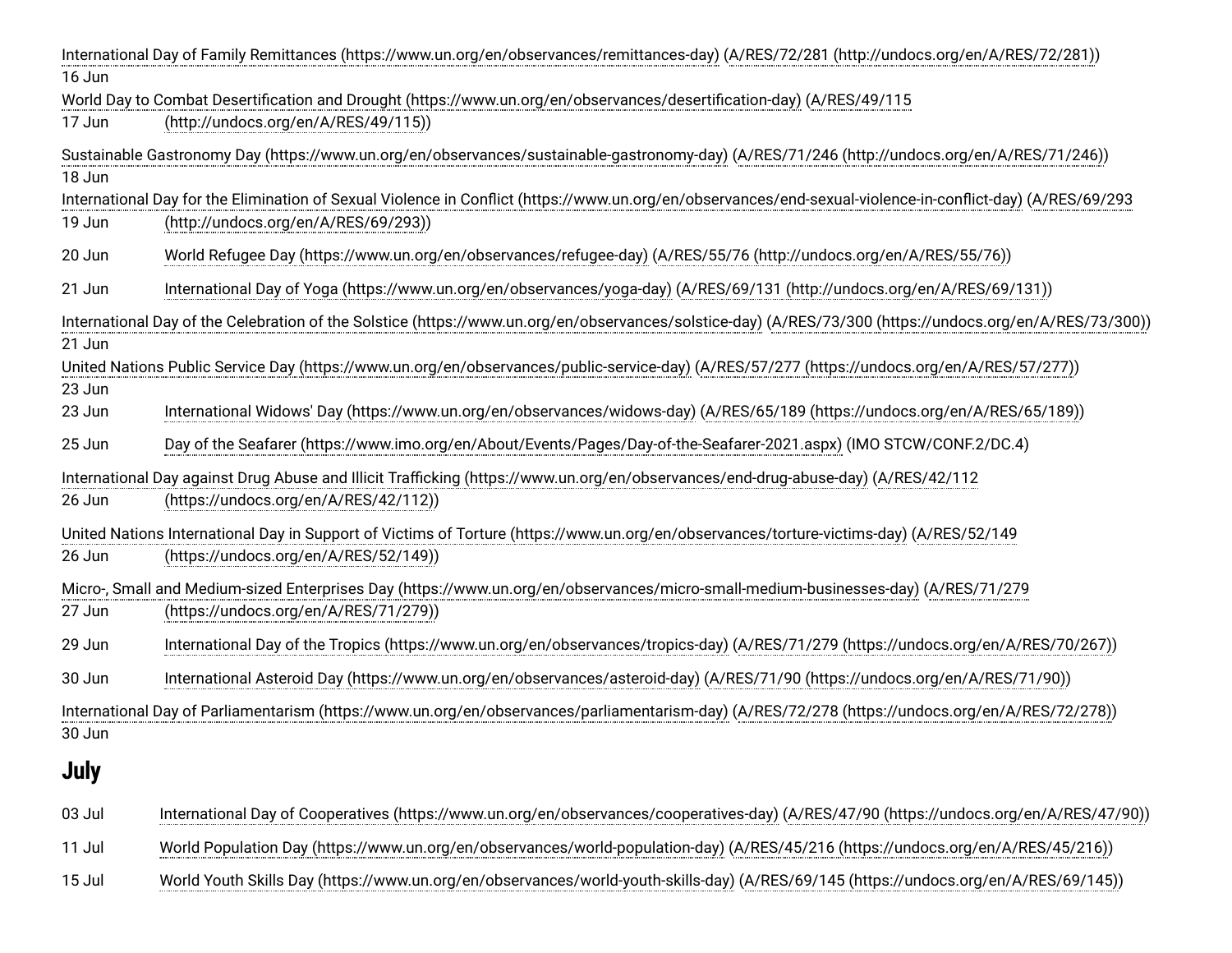18 Jul [Nelson Mandela International Day \(http://www.un.org/en/events/mandeladay/\)](http://www.un.org/en/events/mandeladay/) ([A/RES/64/13 \(https://undocs.org/en/A/RES/64/13\)](https://undocs.org/en/A/RES/64/13))

20 Jul [World Chess Day \(https://www.un.org/en/observances/world-chess-day\)](https://www.un.org/en/observances/world-chess-day) ([A/RES/74/22 \(https://undocs.org/en/A/RES/74/22\)\)](https://undocs.org/en/A/RES/74/22)

25 Jul [World Drowning Prevention Day \(https://www.un.org/en/observances/drowning-prevention-day\)](https://www.un.org/en/observances/drowning-prevention-day) ([A/RES/75/273 \(https://undocs.org/a/res/75/273\)\)](https://undocs.org/a/res/75/273)

28 Jul [World Hepatitis Day \(https://www.who.int/campaigns/world-hepatitis-day\)](https://www.who.int/campaigns/world-hepatitis-day)

30 Jul [International Day of Friendship \(https://www.un.org/en/observances/friendship-day\)](https://www.un.org/en/observances/friendship-day) ([A/RES/65/275 \(https://undocs.org/en/A/RES/65/275\)\)](https://undocs.org/en/A/RES/65/275)

[World Day against Trafficking in Persons \(https://www.un.org/en/observances/end-human-trafficking-day\)](https://www.un.org/en/observances/end-human-trafficking-day) (A/RES/68/192

30 Jul (https://undocs.org/en/A/RES/68/192))

## **August**

01 Aug 09 Aug 12 Aug 19 Aug 21 Aug 22 Aug 23 Aug 30 Aug 31 Aug 29 Aug [World Breastfeeding Week \[WHO\] \(https://www.who.int/news/item/31-07-2020-world-breastfeeding-week-2020-message\)](https://www.who.int/news/item/31-07-2020-world-breastfeeding-week-2020-message) [International Day of the World's Indigenous Peoples \(https://www.un.org/en/observances/indigenous-day](https://www.un.org/en/observances/indigenous-day)[\)](https://undocs.org/en/A/RES/49/214) (A/RES/49/214 (https://undocs.org/en/A/RES/49/214)) [International Youth Day \(https://www.un.org/en/observances/youth-day\)](https://www.un.org/en/observances/youth-day) ([A/RES/54/120 \(https://undocs.org/en/A/RES/54/120\)\)](https://undocs.org/en/A/RES/54/120) [World Humanitarian Day \(https://www.un.org/en/observances/humanitarian-day\)](https://www.un.org/en/observances/humanitarian-day) [\(A/RES/63/139 \(https://undocs.org/en/A/RES/63/139\)\)](https://undocs.org/en/A/RES/63/139) [International Day of Remembrance and Tribute to the Victims of Terrorism \(https://www.un.org/en/observances/terrorism-victims-day](https://www.un.org/en/observances/terrorism-victims-day)[\)](https://undocs.org/en/A/RES/72/165) (A/RES/72/165 (https://undocs.org/en/A/RES/72/165)) [International Day Commemorating the Victims of Acts of Violence Based on Religion or Belief \(https://www.un.org/en/observances/religious-based-violence](https://www.un.org/en/observances/religious-based-violence-victims-day)victims-day) ([A/RES/73/296 \(https://undocs.org/en/A/RES/73/296\)](https://undocs.org/en/A/RES/73/296)) [International Day for the Remembrance of the Slave Trade and Its Abolition \(https://en.unesco.org/commemorations/remembranceday](https://en.unesco.org/commemorations/remembranceday)[\)](https://unesdoc.unesco.org/ark:/48223/pf0000110220.page=72) (UNESCO 29 C/Resolution 40) (https://unesdoc.unesco.org/ark:/48223/pf0000110220.page=72)) [International Day against Nuclear Tests \(https://www.un.org/en/observances/end-nuclear-tests-day\)](https://www.un.org/en/observances/end-nuclear-tests-day) [\(A/RES/64/35 \(http://undocs.org/en/A/RES/64/35\)](http://undocs.org/en/A/RES/64/35)) [International Day of the Victims of Enforced Disappearances \(https://www.un.org/en/observances/victims-enforced-disappearance\)](https://www.un.org/en/observances/victims-enforced-disappearance) (A/RES/65/209 (http://undocs.org/en/A/RES/65/209)) International Day for People of African Descent ([A/RES/75/170 draft A/75/476 \(https://undocs.org/en/A/75/476\)](https://undocs.org/en/A/75/476))

## **September**

05 Sep [International Day of Charity \(https://www.un.org/en/observances/charity-day\)](https://www.un.org/en/observances/charity-day) ([A/RES/67/105 \(https://undocs.org/en/A/RES/67/105\)](https://undocs.org/en/A/RES/67/105))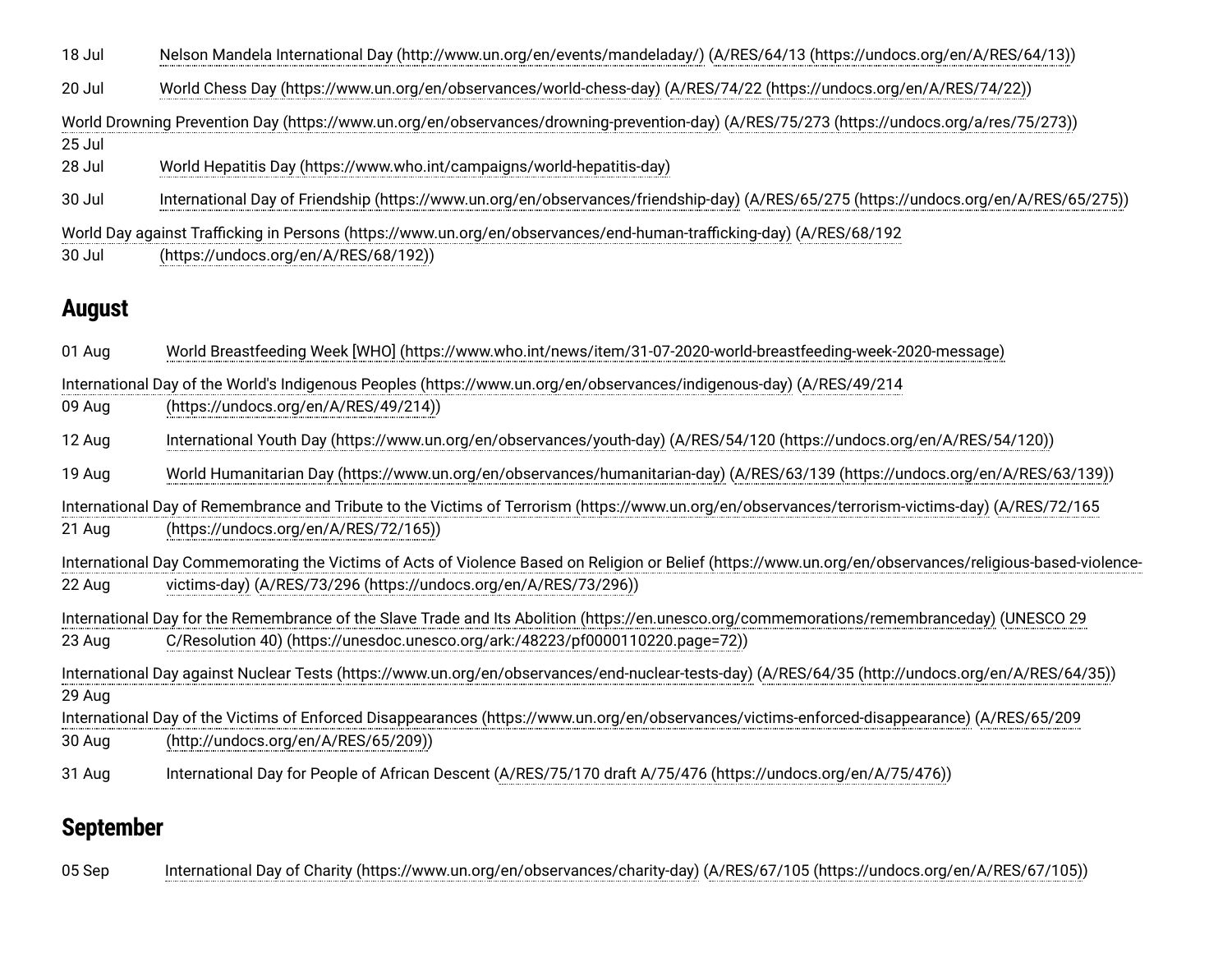|                | International Day of Clean Air for Blue Skies (https://www.un.org/en/observances/clean-air-day) (A/RES/74/212 (https://undocs.org/en/A/RES/74/212))                 |
|----------------|---------------------------------------------------------------------------------------------------------------------------------------------------------------------|
| 07 Sep         |                                                                                                                                                                     |
|                | International Literacy Day (https://www.un.org/en/observances/literacy-day) (UNESCO 14 C/Resolution 1.441                                                           |
| 08 Sep         | (https://unesdoc.unesco.org/ark:/48223/pf0000114048.xml=http://www.unesco.org/ulis/cgi-bin/ulis.pl))                                                                |
| 09 Sep         | International Day to Protect Education from Attack (https://www.un.org/en/observances/protect-education-day) (A/RES/74/275<br>(https://undocs.org/en/A/RES/74/275)) |
|                | United Nations Day for South-South Cooperation (https://www.un.org/en/observances/south-south-cooperation-day) (A/RES/58/220                                        |
| 12 Sep         | (https://undocs.org/en/A/RES/58/220))                                                                                                                               |
| 15 Sep         | International Day of Democracy (https://www.un.org/en/observances/democracy-day) (A/RES/62/7 (https://undocs.org/en/A/RES/62/7))                                    |
|                | International Day for the Preservation of the Ozone Layer (https://www.un.org/en/observances/ozone-day) (A/RES/49/114                                               |
| 16 Sep         | (https://undocs.org/en/A/RES/49/114))                                                                                                                               |
| 17 Sep         | World Patient Safety Day (https://www.who.int/campaigns/world-patient-safety-day/)                                                                                  |
| 18 Sep         | International Equal Pay Day (https://www.un.org/en/observances/equal-pay-day) (A/RES/74/142 (https://undocs.org/en/A/RES/74/142))                                   |
| 21 Sep         | International Day of Peace (https://www.un.org/en/observances/international-day-peace) (A/RES/36/67 & (https://undocs.org/en/A/RES/36/67))                          |
| 23 Sep         | International Day of Sign Languages (https://www.un.org/en/observances/sign-languages-day) (A/RES/72/161 (https://undocs.org/en/A/RES/72/161))                      |
|                | International Day for the Total Elimination of Nuclear Weapons (https://www.un.org/en/observances/nuclear-weapons-elimination-day) (A/RES/68/32                     |
| 26 Sep         | (https://undocs.org/en/A/RES/68/32))                                                                                                                                |
| 27 Sep         | World Tourism Day (https://www.un.org/en/observances/tourism-day)                                                                                                   |
|                | International Day for Universal Access to Information (https://www.un.org/en/observances/information-access-day) (A/RES/74/5                                        |
| 28 Sep         | (https://undocs.org/en/A/RES/74/5))                                                                                                                                 |
|                | International Day of Awareness of Food Loss and Waste (https://www.un.org/en/observances/end-food-waste-day/) (A/RES/74/209                                         |
| 29 Sep         | (https://undocs.org/en/A/RES/74/209))                                                                                                                               |
| 30 Sep         | World Maritime Day (https://www.un.org/en/observances/maritime-day) (IMCO/C XXXVIII/21)                                                                             |
|                | International Translation Day (https://www.un.org/en/observances/international-translation-day) (A/RES/71/288 (https://undocs.org/en/A/RES/71/288))                 |
| 30 Sep         |                                                                                                                                                                     |
| <b>October</b> |                                                                                                                                                                     |
|                | International Day of Older Persons (https://www.un.org/en/observances/older-persons-day) (A/RES/45/106 (http://undocs.org/en/A/RES/45/106))                         |
| 01 Oct         |                                                                                                                                                                     |
| 02 Oct         | World Statistics Day (https://www.un.org/en/observances/statistics-day) (A/RES/69/282 (http://undocs.org/en/A/RES/69/282))                                          |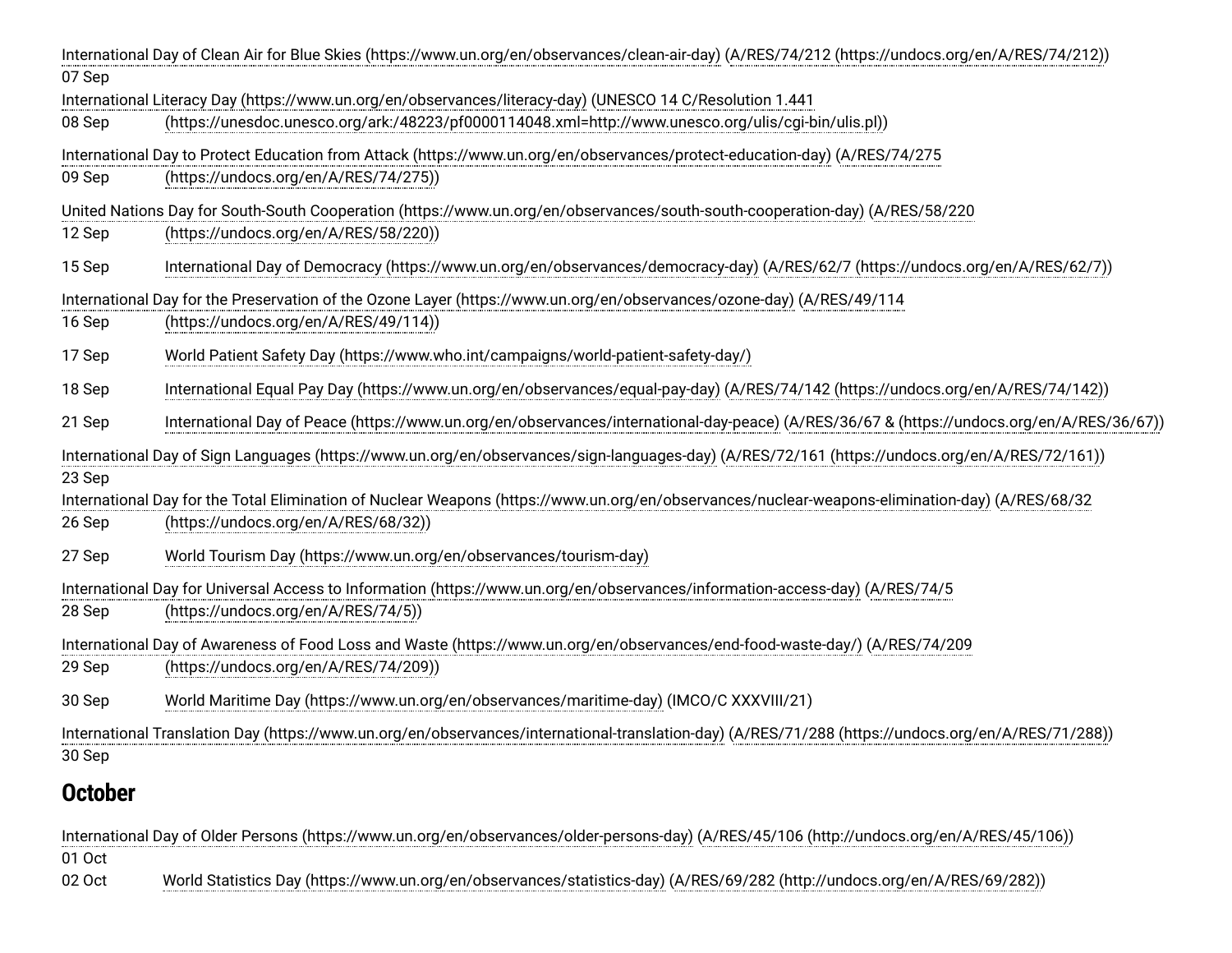| 02 Oct                                                                                                                                                                                               | International Day of Non-Violence (https://www.un.org/en/observances/non-violence-day) (A/RES/61/271 (http://undocs.org/en/A/RES/61/271))                       |
|------------------------------------------------------------------------------------------------------------------------------------------------------------------------------------------------------|-----------------------------------------------------------------------------------------------------------------------------------------------------------------|
| 04 Oct                                                                                                                                                                                               | World Habitat Day (https://www.un.org/en/observances/habitat-day) (A/RES/40/202 A (http://undocs.org/en/A/RES/40/202))                                          |
| 04 Oct                                                                                                                                                                                               | World Space Week (https://www.un.org/en/observances/world-space-week) (A/RES/54/68 (http://undocs.org/en/A/RES/54/68))                                          |
| 05 Oct                                                                                                                                                                                               | World Teachers' Day (https://en.unesco.org/commemorations/worldteachersday) (UNESCO 27 C/INF.7)<br>(https://unesdoc.unesco.org/ark:/48223/pf0000095720.page=5)) |
| 09 Oct                                                                                                                                                                                               | World Migratory Bird Day (http://www.worldmigratorybirdday.org/)                                                                                                |
| 09 Oct                                                                                                                                                                                               | World Post Day (https://www.un.org/en/observances/world-post-day) (UPU/1969/Res.C.11)                                                                           |
| 10 Oct                                                                                                                                                                                               | World Mental Health Day (http://www.who.int/mental_health/world-mental-health-day/en/)                                                                          |
| 11 Oct                                                                                                                                                                                               | International Day of the Girl Child (https://www.un.org/en/observances/girl-child-day) (A/RES/66/170 (http://undocs.org/en/A/RES/66/170))                       |
|                                                                                                                                                                                                      | International Day for Disaster Risk Reduction (https://www.un.org/en/observances/disaster-reduction-day) (A/RES/64/200                                          |
| 13 Oct                                                                                                                                                                                               | (http://undocs.org/en/A/RES/64/200))                                                                                                                            |
| 15 Oct                                                                                                                                                                                               | International Day of Rural Women (https://www.un.org/en/observances/rural-women-day) (A/RES/62/136 (http://undocs.org/en/A/RES/62/136))                         |
| 16 Oct                                                                                                                                                                                               | World Food Day (http://www.fao.org/world-food-day) (A/RES/35/70 (http://undocs.org/en/A/RES/62/136))                                                            |
|                                                                                                                                                                                                      | International Day for the Eradication of Poverty (https://www.un.org/en/observances/day-for-eradicating-poverty) (A/RES/47/196                                  |
| 17 Oct                                                                                                                                                                                               | (http://undocs.org/en/A/RES/62/136))                                                                                                                            |
| 24 Oct                                                                                                                                                                                               | Global Media and Information Literacy Week (A/RES/75/267 (http://undocs.org/en/A/RES/75/267))                                                                   |
| 24 Oct                                                                                                                                                                                               | United Nations Day (https://www.un.org/en/observances/un-day) (A/RES/168 (II) (http://undocs.org/en/A/RES/168 (II)))                                            |
| 24 Oct                                                                                                                                                                                               | Disarmament Week (https://www.un.org/en/observances/disarmament-week) (A/RES/S-10/2 (p. 102) (http://undocs.org/en/A/RES/S-10/2))                               |
| World Development Information Day (https://www.un.org/en/observances/development-information-day) (A/RES/3038 (XXVII)                                                                                |                                                                                                                                                                 |
| 24 Oct                                                                                                                                                                                               | (http://undocs.org/en/A/RES/3038 (XXVII)))                                                                                                                      |
| World Day for Audiovisual Heritage (https://www.un.org/en/observances/audiovisual-heritage-day) (UNESCO 33/C/Resolution 5<br>27 Oct<br>(https://unesdoc.unesco.org/ark:/48223/pf0000142825.page=86)) |                                                                                                                                                                 |
| 31 Oct                                                                                                                                                                                               | World Cities Day (https://www.un.org/en/observances/cities-day) (A/RES/68/239 (https://undocs.org/en/A/RES/68/239))                                             |
|                                                                                                                                                                                                      |                                                                                                                                                                 |

### **November**

02 Nov [International Day to End Impunity for Crimes against Journalists \(https://www.un.org/en/observances/end-impunity-crimes-against-journalists\)](https://www.un.org/en/observances/end-impunity-crimes-against-journalists) (A/RES/68/163 (https://undocs.org/en/A/RES/68/163))

[World Tsunami Awareness Day \(https://www.un.org/en/observances/tsunami-awareness-day\)](https://www.un.org/en/observances/tsunami-awareness-day) [\(A/RES/70/203 \(https://undocs.org/en/A/RES/70/203\)\)](https://undocs.org/en/A/RES/70/203)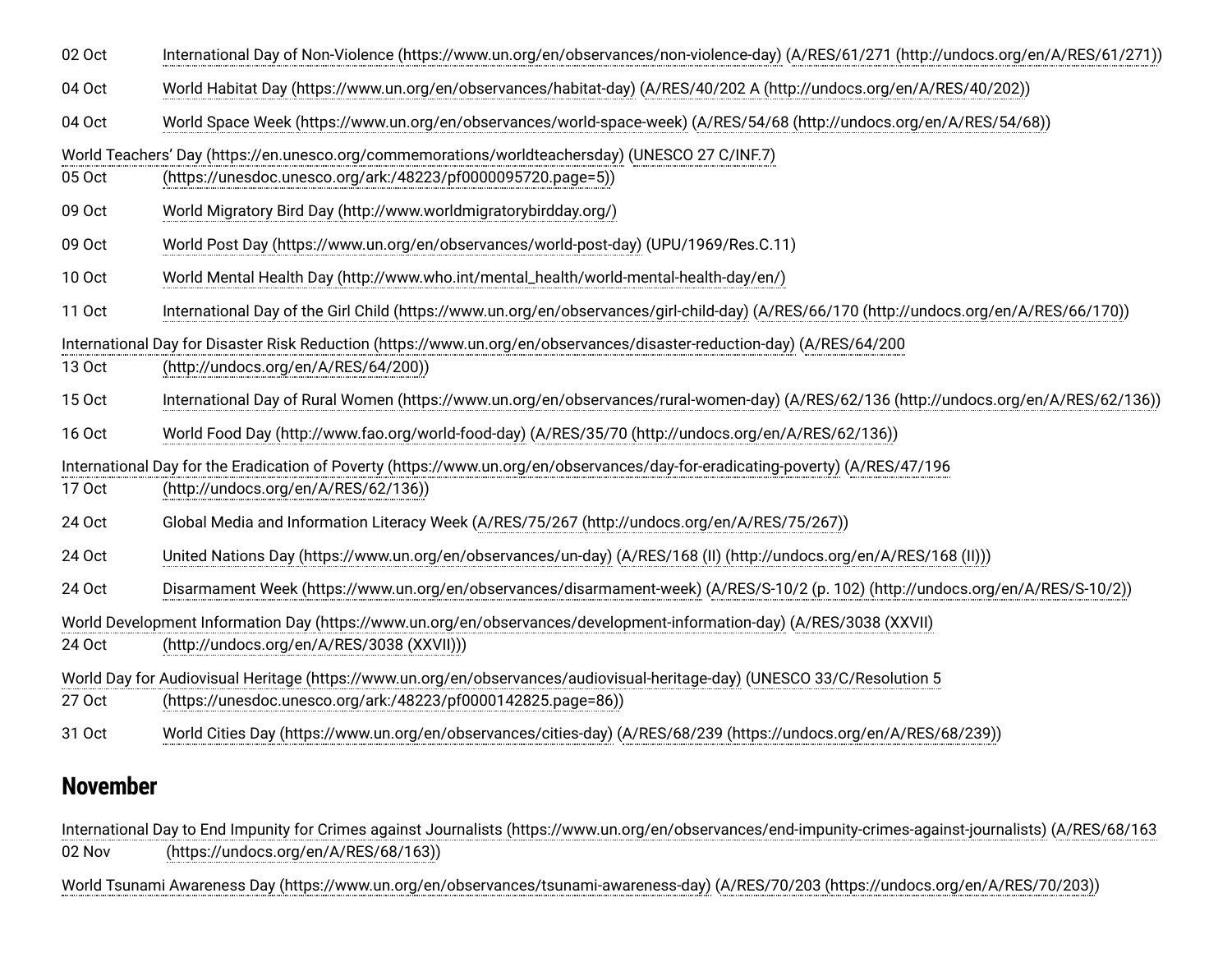05 Nov

| International Day for Preventing the Exploitation of the Environment in War and Armed Conflict (https://www.un.org/en/observances/environment-in-war-         |                                                                                                                                                  |  |
|---------------------------------------------------------------------------------------------------------------------------------------------------------------|--------------------------------------------------------------------------------------------------------------------------------------------------|--|
| 06 Nov                                                                                                                                                        | protection-day) (A/RES/56/4 (https://undocs.org/en/A/RES/56/4))                                                                                  |  |
| International Week of Science and Peace (https://www.un.org/en/observances/world-science-day/week) (A/RES/43/61 (http://undocs.org/en/A/RES/43/61))<br>09 Nov |                                                                                                                                                  |  |
|                                                                                                                                                               | World Science Day for Peace and Development (https://www.un.org/en/observances/world-science-day) (UNESCO 31 C/Resolution 20                     |  |
|                                                                                                                                                               |                                                                                                                                                  |  |
| 10 Nov                                                                                                                                                        | (https://unesdoc.unesco.org/ark:/48223/pf0000142825))                                                                                            |  |
| 13 Nov                                                                                                                                                        | World Antibiotic Awareness Week, 13-19 November [WHO] (http://www.who.int/campaigns/world-antibiotic-awareness-week/en/)                         |  |
| 14 Nov                                                                                                                                                        | World Diabetes Day (https://www.un.org/en/observances/diabetes-day) (A/RES/61/225 (http://undocs.org/en/A/RES/61/225))                           |  |
|                                                                                                                                                               | International Day for Tolerance (https://www.un.org/en/observances/tolerance-day) (UNESCO 28 C/Resolution 5.61                                   |  |
| 16 Nov                                                                                                                                                        | (https://unesdoc.unesco.org/ark:/48223/pf0000101803_eng#page=75))                                                                                |  |
|                                                                                                                                                               |                                                                                                                                                  |  |
|                                                                                                                                                               | World Philosophy Day (https://www.un.org/en/observances/philosophy-day/) (UNESCO 33 C/Resolution 37                                              |  |
| 18 Nov                                                                                                                                                        | (https://unesdoc.unesco.org/ark:/48223/pf0000142825.page=86))                                                                                    |  |
|                                                                                                                                                               |                                                                                                                                                  |  |
| 19 Nov                                                                                                                                                        | World Toilet Day (https://www.un.org/en/observances/toilet-day) (A/RES/67/291 (http://undocs.org/en/A/RES/67/291))                               |  |
|                                                                                                                                                               | Africa Industrialization Day (https://www.un.org/en/observances/africa-industrialization-day) (A/RES/44/237 (http://undocs.org/en/A/RES/44/237)) |  |
| 20 Nov                                                                                                                                                        |                                                                                                                                                  |  |
| 20 Nov                                                                                                                                                        | World Children's Day (https://www.un.org/en/observances/world-childrens-day) (A/RES/836(IX) (http://undocs.org/en/A/RES/836(IX)))                |  |
|                                                                                                                                                               |                                                                                                                                                  |  |
|                                                                                                                                                               | World Day of Remembrance for Road Traffic Victims (https://www.un.org/en/observances/road-traffic-victims-day) (A/RES/60/5                       |  |
| 21 Nov                                                                                                                                                        | (http://undocs.org/en/A/RES/60/5))                                                                                                               |  |
|                                                                                                                                                               |                                                                                                                                                  |  |
| 21 Nov                                                                                                                                                        | World Television Day (https://www.un.org/en/observances/world-television-day) (A/RES/51/205 (http://undocs.org/en/A/RES/51/205))                 |  |
| International Day for the Elimination of Violence against Women (https://www.un.org/en/observances/ending-violence-against-women-day) (A/RES/54/134           |                                                                                                                                                  |  |
| 25 Nov                                                                                                                                                        | (http://undocs.org/en/A/RES/32/40))                                                                                                              |  |
|                                                                                                                                                               |                                                                                                                                                  |  |
| International Day of Solidarity with the Palestinian People (https://www.un.org/en/observances/international-day-of-solidarity-with-the-palestinian-people)   |                                                                                                                                                  |  |
| 29 Nov                                                                                                                                                        | (A/RES/32/40B (http://undocs.org/en/A/RES/32/40))                                                                                                |  |
|                                                                                                                                                               |                                                                                                                                                  |  |
| Day of Remembrance for all Victims of Chemical Warfare (https://www.un.org/en/observances/chemical-warfare-victims-day) (OPCW C-20/DEC.10)                    |                                                                                                                                                  |  |
| 30 Nov                                                                                                                                                        |                                                                                                                                                  |  |

## **December**

01 Dec [World AIDS Day \(https://www.un.org/en/observances/world-aids-day\)](https://www.un.org/en/observances/world-aids-day)

02 Dec [International Day for the Abolition of Slavery \(https://www.un.org/en/observances/slavery-abolition-day\)](https://www.un.org/en/observances/slavery-abolition-day) ([A/RES/317\(IV\) \(https://undocs.org/en/A/RES/317\(IV\)\)](https://undocs.org/en/A/RES/317(IV)))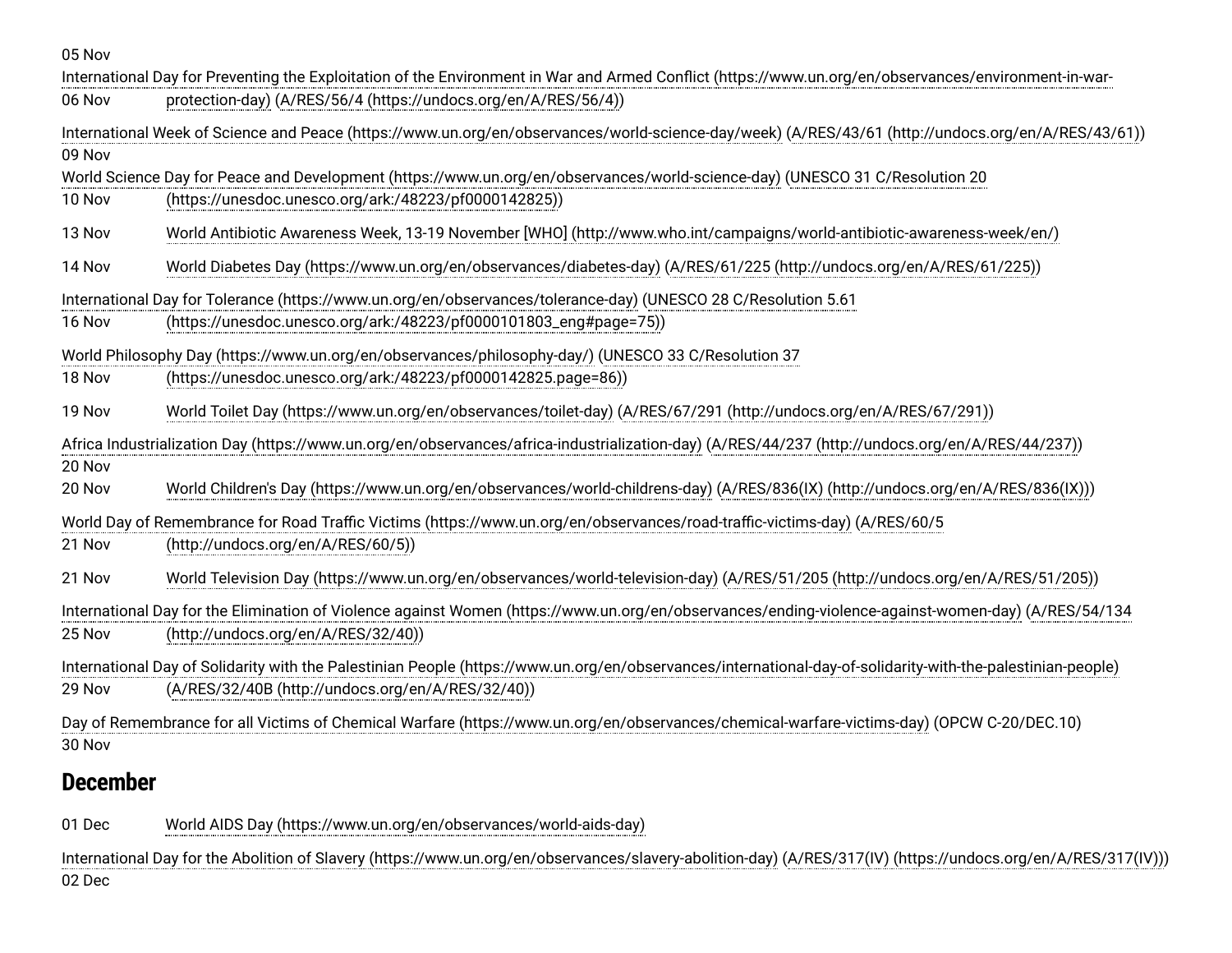| International Day of Persons with Disabilities (https://www.un.org/en/observances/day-of-persons-with-disabilities) (A/RES/47/3                         |                                                                                                                                           |  |
|---------------------------------------------------------------------------------------------------------------------------------------------------------|-------------------------------------------------------------------------------------------------------------------------------------------|--|
| 03 Dec                                                                                                                                                  | (https://undocs.org/en/A/RES/47/3))                                                                                                       |  |
| International Day of Banks (https://www.un.org/en/observances/international-day-of-banks) (A/RES/74/245 (https://undocs.org/en/A/RES/74/245))<br>04 Dec |                                                                                                                                           |  |
|                                                                                                                                                         | International Volunteer Day for Economic and Social Development (https://www.un.org/en/observances/volunteer-day) (A/RES/40/212           |  |
| 05 Dec                                                                                                                                                  | (https://undocs.org/en/A/RES/40/212))                                                                                                     |  |
| 05 Dec                                                                                                                                                  | World Soil Day (https://www.un.org/en/observances/world-soil-day) (A/RES/68/232 (https://undocs.org/en/A/RES/68/232))                     |  |
| 07 Dec                                                                                                                                                  | International Civil Aviation Day (https://www.un.org/en/observances/civil-aviation-day) (A/RES/51/33 (https://undocs.org/en/A/RES/51/33)) |  |
|                                                                                                                                                         | International Day of Commemoration and Dignity of the Victims of the Crime of Genocide and of the Prevention of this Crime                |  |
| 09 Dec                                                                                                                                                  | (https://www.un.org/en/observances/genocide-prevention-day) (A/RES/69/323 (https://undocs.org/en/A/RES/423 (V)))                          |  |
| 09 Dec                                                                                                                                                  | International Anti-Corruption Day (https://www.un.org/en/observances/anti-corruption-day) (A/RES/58/4 (https://undocs.org/en/A/RES/58/4)) |  |
| 10 Dec                                                                                                                                                  | Human Rights Day (https://www.un.org/en/observances/human-rights-day) (A/RES/423 (V) (https://undocs.org/en/A/RES/423 (V)))               |  |
| 11 Dec                                                                                                                                                  | International Mountain Day (https://www.un.org/en/observances/mountain-day) (A/RES/57/245 (https://undocs.org/en/A/RES/57/245))           |  |
| 12 Dec                                                                                                                                                  | International Day of Neutrality (https://www.un.org/en/observances/neutrality-day) (A/RES/71/275 (https://undocs.org/en/A/RES/71/275))    |  |
|                                                                                                                                                         | International Universal Health Coverage Day (https://www.un.org/en/observances/universal-health-coverage-day) (A/RES/72/138               |  |
| 12 Dec                                                                                                                                                  | (https://undocs.org/en/A/RES/72/138))                                                                                                     |  |
| 18 Dec                                                                                                                                                  | International Migrants Day (https://www.un.org/en/observances/migrants-day) (A/RES/55/93 (https://undocs.org/en/A/RES/55/93))             |  |
| 18 Dec                                                                                                                                                  | Arabic Language Day (http://www.un.org/ar/events/arabiclanguageday/index.shtml)                                                           |  |
| International Human Solidarity Day (https://www.un.org/en/observances/human-solidarity-day) (A/RES/60/209 (https://undocs.org/en/A/RES/60/209))         |                                                                                                                                           |  |
| 20 Dec                                                                                                                                                  |                                                                                                                                           |  |
| International Day of Epidemic Preparedness (https://www.un.org/en/observances/epidemic-preparedness-day) (A/RES/75/27                                   |                                                                                                                                           |  |
| 27 Dec                                                                                                                                                  | (https://undocs.org/en/A/RES/75/27))                                                                                                      |  |

(https://www.addtoany.com/share#url=https%3A%2F%2Fwww.un.org%2Fen%2Fobservances%2F days-

[weeks&title=List%20of%20International%20Days%20and%20Weeks%20%7C%20United%20Nation](https://www.addtoany.com/share#url=https%3A%2F%2Fwww.un.org%2Fen%2Fobservances%2Flist-days-weeks&title=List%20of%20International%20Days%20and%20Weeks%20%7C%20United%20Nations) [\(/#facebook\)](https://www.un.org/#facebook)

[\(/#twitter\)](https://www.un.org/#twitter)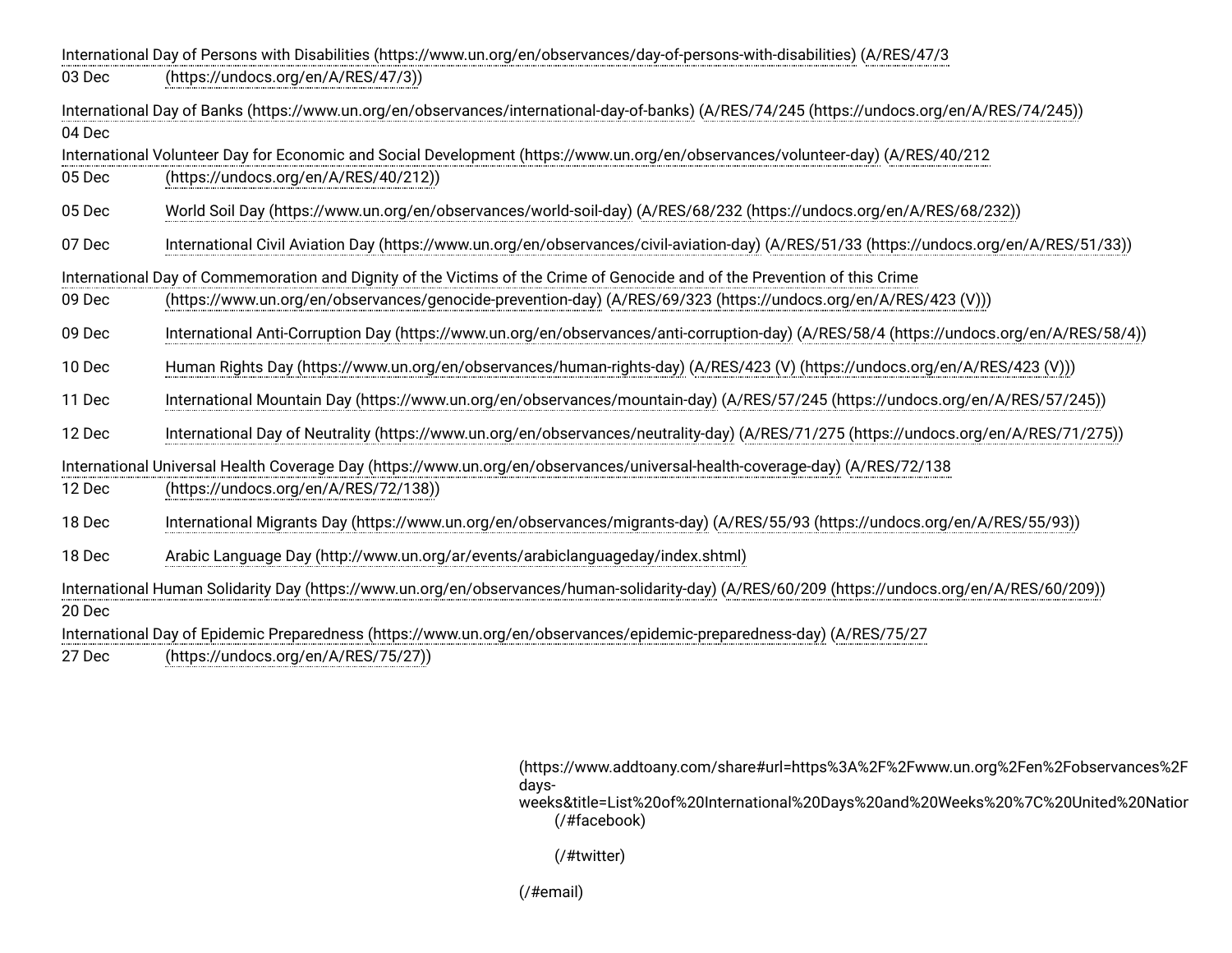[\(/#whatsapp\)](https://www.un.org/#whatsapp)

#### **MAIN BODIES**

- General Assembly [\(http://www.un.org/en/ga/\)](http://www.un.org/en/ga/)
- Security Council [\(https://www.un.org/securitycouncil/\)](https://www.un.org/securitycouncil/)
- Economic and Social Council [\(http://www.un.org/en/ecosoc/\)](http://www.un.org/en/ecosoc/)
- Trusteeship Council [\(https://www.un.org/en/about-us/trusteeship-council\)](https://www.un.org/en/about-us/trusteeship-council)
- International Court of Justice [\(http://www.icj-cij.org/en\)](http://www.icj-cij.org/en)
- Secretariat [\(https://www.un.org/en/about-us/secretariat\)](https://www.un.org/en/about-us/secretariat)

#### **DEPARTMENTS / OFFICES**

- New York [\(https://www.un.org/en/about-us/secretariat\)](https://www.un.org/en/about-us/secretariat)
- Geneva [\(http://www.unog.ch/\)](http://www.unog.ch/)
- Nairobi [\(http://www.unon.org/\)](http://www.unon.org/)
- Vienna [\(http://www.unvienna.org/\)](http://www.unvienna.org/)
- UN System Directory [\(http://www.unsceb.org/directory/\)](http://www.unsceb.org/directory/)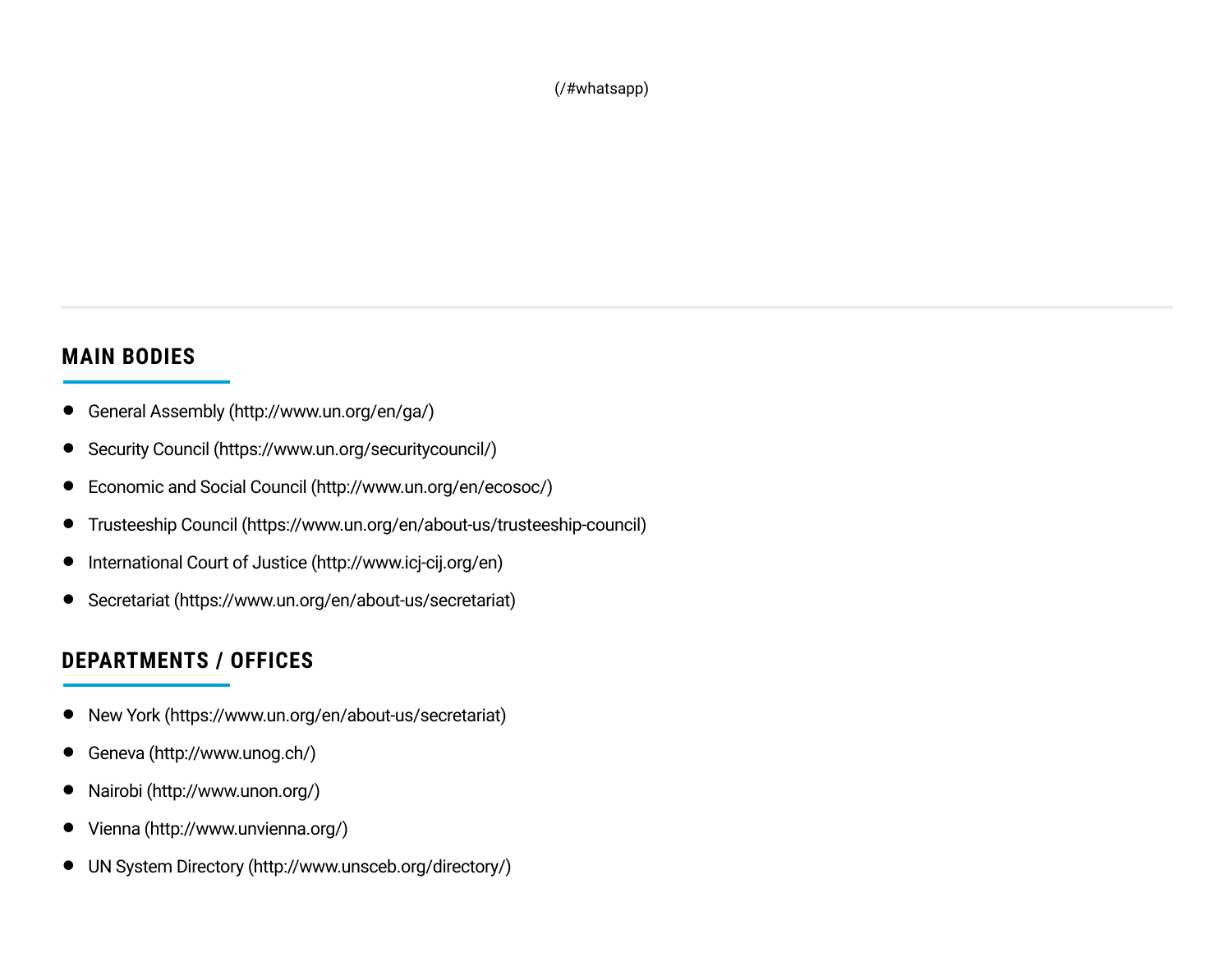- UN System Chart [\(http://www.un.org/en/pdfs/un\\_system\\_chart.pdf\)](http://www.un.org/en/pdfs/un_system_chart.pdf)
- Global Leadership [\(https://www.un.org/sg/en/global-leadership/home\)](https://www.un.org/sg/en/global-leadership/home)
- UN Information Centres [\(http://unic.un.org/\)](http://unic.un.org/)

#### **RESOURCES / SERVICES**

- Emergency information [\(http://emergency.un.org/\)](http://emergency.un.org/)
- Reporting Wrongdoing [\(https://oios.un.org/report-wrongdoing\)](https://oios.un.org/report-wrongdoing)
- UN Journal [\(https://journal.un.org/\)](https://journal.un.org/)
- Documents [\(https://www.un.org/en/our-work/documents\)](https://www.un.org/en/our-work/documents)
- Guidelines for gender-inclusive language [\(http://www.un.org/en/gender-inclusive-language/\)](http://www.un.org/en/gender-inclusive-language/)
- Databases [\(https://www.un.org/en/library/page/databases\)](https://www.un.org/en/library/page/databases)
- Library [\(https://www.un.org/library\)](https://www.un.org/library)
- UN iLibrary [\(http://www.un-ilibrary.org/\)](http://www.un-ilibrary.org/)
- UN Chronicle [\(https://www.un.org/en/chronicle\)](https://www.un.org/en/chronicle)
- UN Yearbook [\(http://unyearbook.un.org/\)](http://unyearbook.un.org/)
- Bookshop [\(https://shop.un.org/about-0#visit\\_the\\_bookshop\)](https://shop.un.org/about-0#visit_the_bookshop)
- Publications for sale [\(https://shop.un.org/\)](https://shop.un.org/)
- Maps [\(https://www.un.org/geospatial/\)](https://www.un.org/geospatial/)
- Media Accreditation [\(http://www.un.org/en/media/accreditation/\)](http://www.un.org/en/media/accreditation/)
- NGO accreditation at ECOSOC [\(http://csonet.org/index.php?menu=34\)](http://csonet.org/index.php?menu=34)
- NGO accreditation at DGC [\(https://www.un.org/en/civil-society/page/application\)](https://www.un.org/en/civil-society/page/application)
- Visitors' services [\(http://visit.un.org/\)](http://visit.un.org/)
- Exhibits [\(https://www.un.org/exhibits\)](https://www.un.org/exhibits)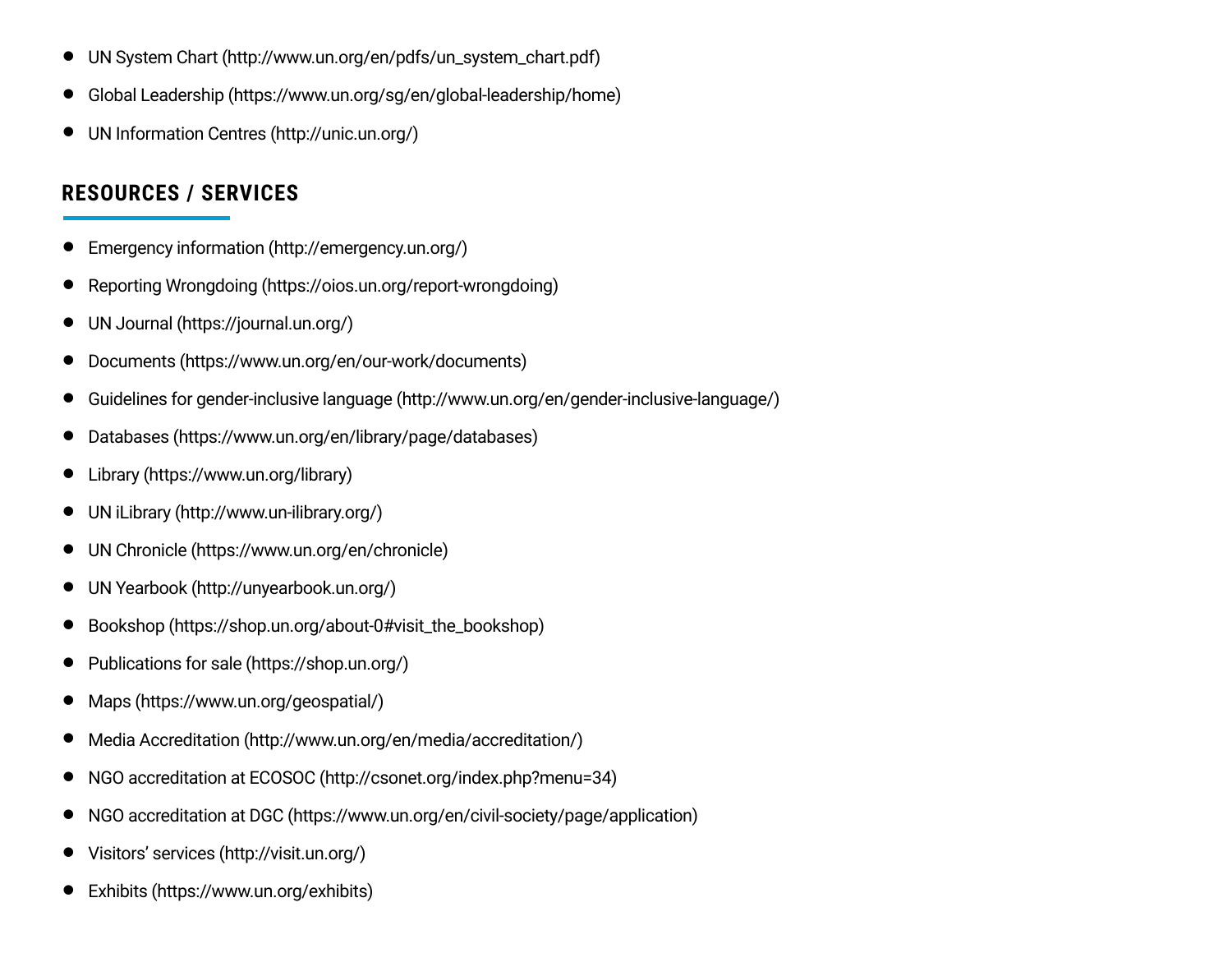- Procurement [\(http://www.un.org/Depts/ptd/welcome-united-nations-procurement-division-unpd\)](http://www.un.org/Depts/ptd/welcome-united-nations-procurement-division-unpd)
- Employment [\(https://careers.un.org/lbw/Home.aspx\)](https://careers.un.org/lbw/Home.aspx)
- Internships [\(https://careers.un.org/lbw/home.aspx?viewtype=IP\)](https://careers.un.org/lbw/home.aspx?viewtype=IP)
- Model UN [\(https://www.un.org/en/mun\)](https://www.un.org/en/mun)
- Academic Impact [\(/en/academicimpact\)](https://www.un.org/en/academicimpact)
- UN Archives [\(https://archives.un.org/\)](https://archives.un.org/)
- UN Audiovisual Library [\(http://www.unmultimedia.org/avlibrary/\)](http://www.unmultimedia.org/avlibrary/)
- How to donate to the UN system [\(https://www.un.org/en/about-us/how-to-donate-to-the-un-system\)](https://www.un.org/en/about-us/how-to-donate-to-the-un-system)
- Information on COVID-19 (Coronavirus) [\(https://www.un.org/en/coronavirus\)](https://www.un.org/en/coronavirus)
- Africa Renewal [\(https://www.un.org/africarenewal/\)](https://www.un.org/africarenewal/)

#### **KEY DOCUMENTS**

- UN Charter [\(https://www.un.org/en/about-us/un-charter\)](https://www.un.org/en/about-us/un-charter)
- Universal Declaration of Human Rights [\(https://www.un.org/en/about-us/universal-declaration-of-human-rights\)](https://www.un.org/en/about-us/universal-declaration-of-human-rights)
- Convention on the Rights of the Child [\(http://www.unicef.org/crc/\)](http://www.unicef.org/crc/)
- Statute of the International Court of Justice [\(https://www.un.org/en/about-us/un-charter/statute-of-the-international-court-of-justice\)](https://www.un.org/en/about-us/un-charter/statute-of-the-international-court-of-justice)

#### **NEWS AND MEDIA**

- News [\(https://news.un.org/en/\)](https://news.un.org/en/)
- Press Releases [\(http://www.un.org/press/en/\)](http://www.un.org/press/en/)
- Briefings [\(http://www.un.org/press/en/content/noon-briefings\)](http://www.un.org/press/en/content/noon-briefings)
- Spokesperson [\(http://www.un.org/sg/spokesperson/\)](http://www.un.org/sg/spokesperson/)
- Photos [\(https://dam.media.un.org/\)](https://dam.media.un.org/)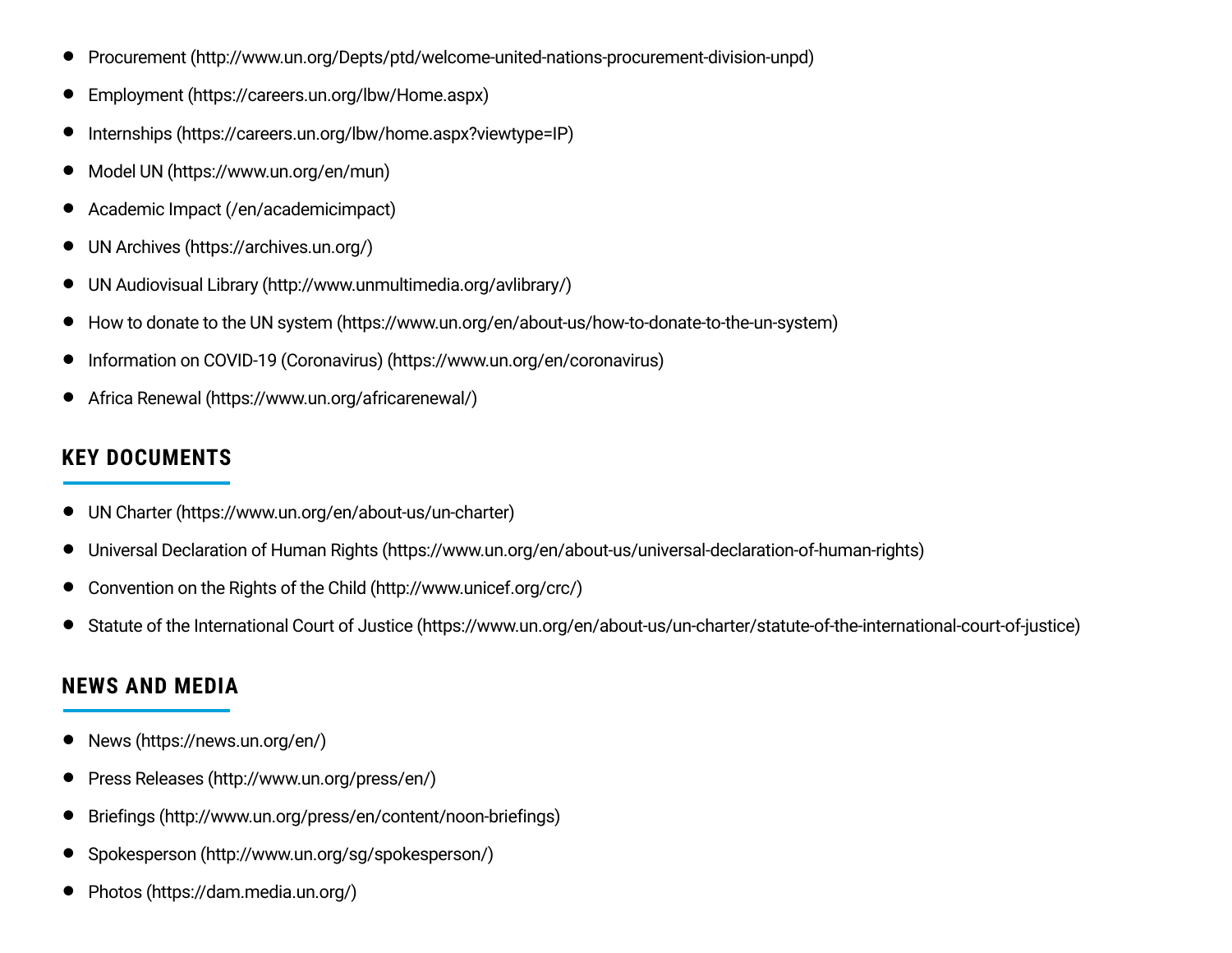- UNIfeed [\(http://www.unmultimedia.org/tv/unifeed/\)](http://www.unmultimedia.org/tv/unifeed/)
- Webcast [\(http://webtv.un.org/\)](http://webtv.un.org/)
- UN in Action [\(http://www.unmultimedia.org/tv/unia/\)](http://www.unmultimedia.org/tv/unia/)
- Social Media [\(https://www.un.org/en/get-involved/social-media\)](https://www.un.org/en/get-involved/social-media)
- The Essential UN [\(http://www.un.org/en/essential-un/\)](http://www.un.org/en/essential-un/)
- Awake at Night podcast [\(https://www.un.org/en/awake-at-night\)](https://www.un.org/en/awake-at-night)

#### **ISSUES / CAMPAIGNS**

- Global Issues [\(https://www.un.org/en/global-issues/\)](https://www.un.org/en/global-issues/)
- Observances [\(https://www.un.org/en/observances\)](https://www.un.org/en/observances)
- Sustainable Development Goals [\(http://www.un.org/sustainabledevelopment/\)](http://www.un.org/sustainabledevelopment/)
- Climate Change [\(http://www.un.org/en/climatechange/\)](http://www.un.org/en/climatechange/)
- UN and Sustainability [\(https://www.un.org/en/about-us/un-and-sustainability\)](https://www.un.org/en/about-us/un-and-sustainability)
- Action for Peacekeeping (A4P) [\(https://www.un.org/en/A4P/\)](https://www.un.org/en/A4P/)
- Global Ceasefire [\(https://www.un.org/en/globalceasefire\)](https://www.un.org/en/globalceasefire)
- Secretary-General's Call to Action for Human Rights [\(https://www.un.org/en/content/action-for-human-rights/index.shtml\)](https://www.un.org/en/content/action-for-human-rights/index.shtml)
- Democracy [\(https://www.un.org/en/global-issues/democracy\)](https://www.un.org/en/global-issues/democracy)
- Rule of Law [\(https://www.un.org/ruleoflaw/\)](https://www.un.org/ruleoflaw/)
- Refugees and Migrants [\(http://refugeesmigrants.un.org/\)](http://refugeesmigrants.un.org/)
- Action to Counter Terrorism [\(http://www.un.org/en/counterterrorism/\)](http://www.un.org/en/counterterrorism/)
- Victims of Terrorism [\(http://www.un.org/victimsofterrorism/en\)](http://www.un.org/victimsofterrorism/en)
- Children and Armed Conflict [\(https://childrenandarmedconflict.un.org/\)](https://childrenandarmedconflict.un.org/)
- Violence Against Children (SRSG) [\(https://violenceagainstchildren.un.org/\)](https://violenceagainstchildren.un.org/)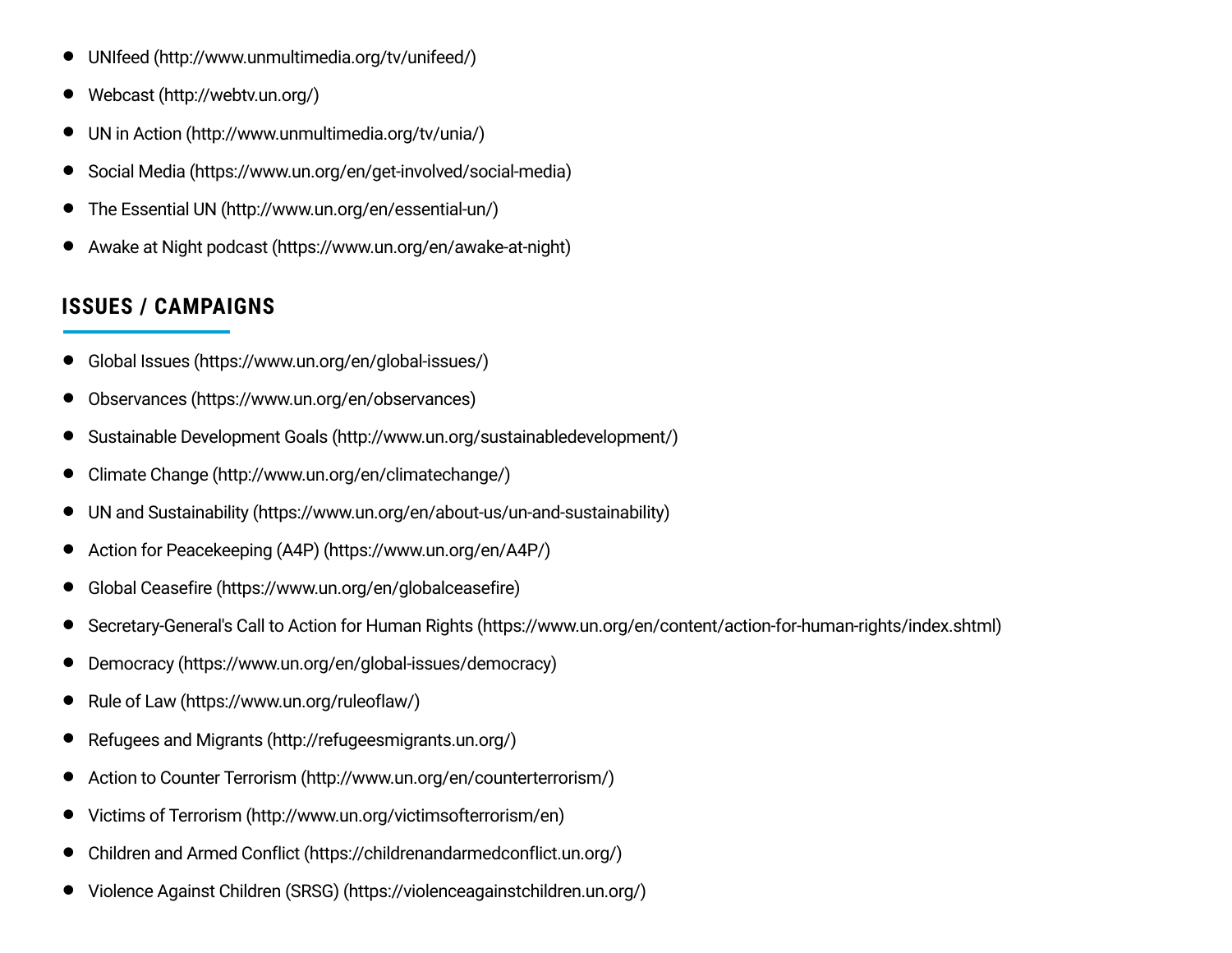- Sexual Violence in Conflict [\(https://www.un.org/sexualviolenceinconflict/\)](https://www.un.org/sexualviolenceinconflict/)
- Violence Against Women and Girls (Spotlight Initiative) [\(http://www.un.org/en/spotlight-initiative/index.shtml\)](http://www.un.org/en/spotlight-initiative/index.shtml)
- Preventing Sexual Exploitation and Abuse [\(https://www.un.org/preventing-sexual-exploitation-and-abuse/\)](https://www.un.org/preventing-sexual-exploitation-and-abuse/)
- Prevention of Genocide and the Responsibility to Protect [\(http://www.un.org/en/preventgenocide/adviser/\)](http://www.un.org/en/preventgenocide/adviser/)
- The Rwanda Genocide [\(http://www.un.org/en/preventgenocide/rwanda/\)](http://www.un.org/en/preventgenocide/rwanda/)
- The Holocaust [\(http://www.un.org/en/holocaustremembrance/\)](http://www.un.org/en/holocaustremembrance/)
- The Question of Palestine [\(https://unispal.un.org/DPA/DPR/unispal.nsf/udc.htm\)](https://unispal.un.org/DPA/DPR/unispal.nsf/udc.htm)
- The Transatlantic Slave Trade [\(https://www.un.org/en/events/slaveryremembranceday/\)](https://www.un.org/en/events/slaveryremembranceday/)
- Decolonization [\(https://www.un.org/dppa/decolonization/en\)](https://www.un.org/dppa/decolonization/en)
- Messengers of Peace [\(https://www.un.org/en/mop\)](https://www.un.org/en/mop)
- Secretary-General's Roadmap for Digital Cooperation [\(https://www.un.org/en/content/digital-cooperation-roadmap/\)](https://www.un.org/en/content/digital-cooperation-roadmap/)
- UN75: 2020 and Beyond [\(https://www.un.org/en/un75\)](https://www.un.org/en/un75)
- Women Rise for All [\(https://www.un.org/en/coronavirus/women-rise-for-all\)](https://www.un.org/en/coronavirus/women-rise-for-all)
- Disability Inclusion Strategy [\(https://www.un.org/en/content/disabilitystrategy/\)](https://www.un.org/en/content/disabilitystrategy/)
- Secretary-General's Data Strategy [\(https://www.un.org/datastrategy\)](https://www.un.org/datastrategy)
- Digital Financing Task Force [\(https://www.un.org/en/digital-financing-taskforce\)](https://www.un.org/en/digital-financing-taskforce)

[\(https://www.un.org/en/\)](https://www.un.org/en/)

**DONATE [\(/EN/ABOUT-US/HOW-TO-DONATE-TO-THE-UN-SYSTEM\)](https://www.un.org/en/about-us/how-to-donate-to-the-un-system)**